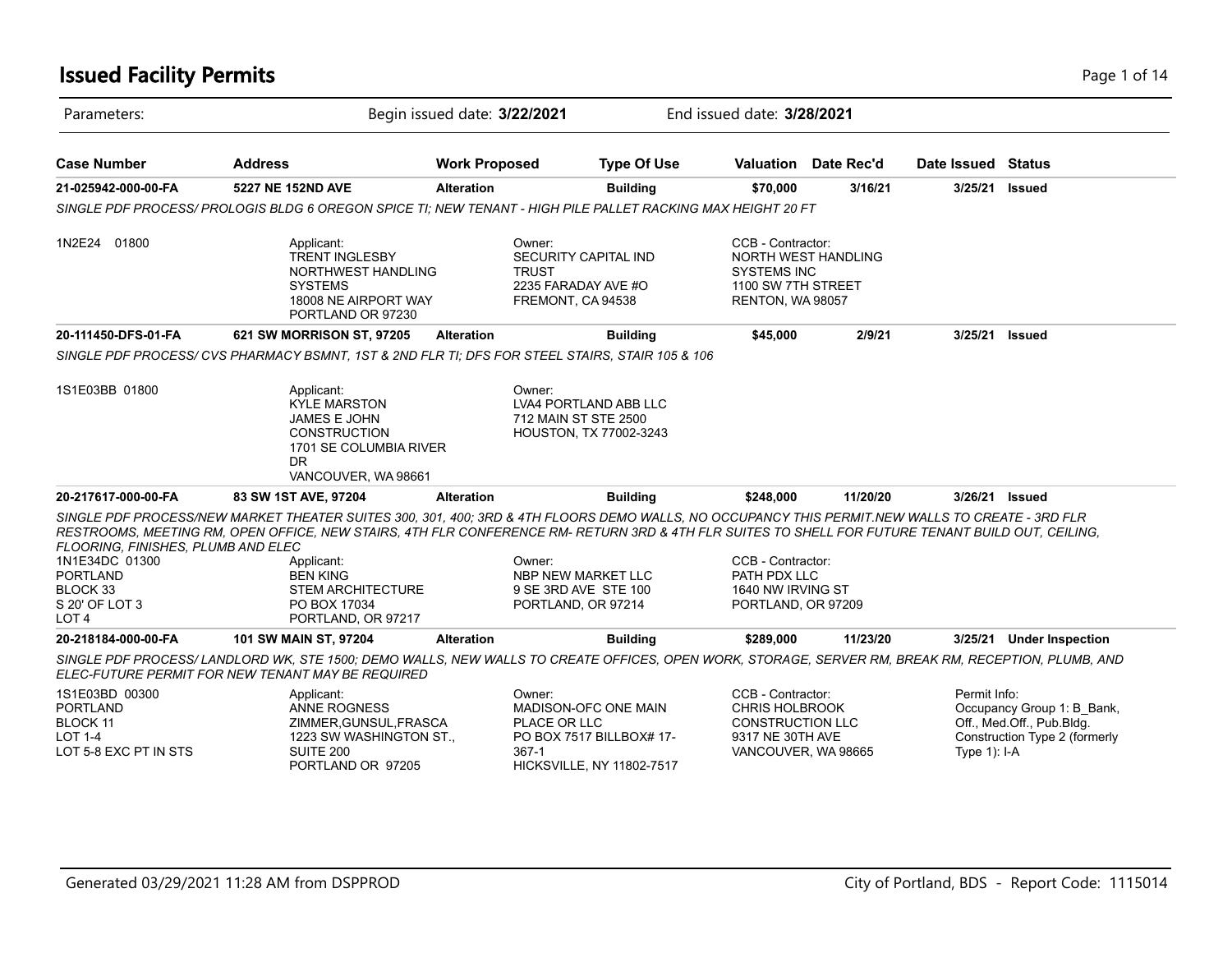### **Issued Facility Permits** Page 2 of 14

| <b>Case Number</b>                                                         | <b>Address</b>                                                                                                                                            | <b>Work Proposed</b> | <b>Type Of Use</b>                                                                                              |                                                                          | Valuation Date Rec'd                                                               | Date Issued Status             |                                                                                          |
|----------------------------------------------------------------------------|-----------------------------------------------------------------------------------------------------------------------------------------------------------|----------------------|-----------------------------------------------------------------------------------------------------------------|--------------------------------------------------------------------------|------------------------------------------------------------------------------------|--------------------------------|------------------------------------------------------------------------------------------|
| 21-028956-000-00-FA                                                        | 1211 SW 5TH AVE, 97204                                                                                                                                    | <b>Alteration</b>    | <b>Building</b>                                                                                                 | \$100,000                                                                | 3/24/21                                                                            |                                | 3/26/21 Issued                                                                           |
| AND ELEC                                                                   | SINGLE PDF PROCESS/ TECHNOLUTIONS 26TH FLR TI; DEMO & REPLACE CEILING IN TEAM ROOM 142, INSTALL NEW ACOUSTICAL WALL PANELS IN CALL RMS, CEILING, FINISHES |                      |                                                                                                                 |                                                                          |                                                                                    |                                |                                                                                          |
| 1S1E03BC 00900<br><b>PORTLAND</b><br>BLOCK 167<br><b>LOT 1-8</b>           | Applicant:<br><b>KELLY NELSON</b><br>LEASE CRUTCHER LEWIS<br>550 SW 12TH AVE<br>PORTLAND, OR 97205                                                        |                      | Owner:<br>TR PACWEST LLC<br>120 N LASALLE ST #2900<br>CHICAGO, IL 60602                                         | CCB - Contractor:<br><b>LLC</b><br>550 SW 12TH AVE<br>PORTLAND, OR 97205 | <b>LEASE CRUTCHER LEWIS</b>                                                        | Permit Info:<br>Type $1$ : I-A | Occupancy Group 1: B_Bank,<br>Off., Med.Off., Pub.Bldg.<br>Construction Type 2 (formerly |
| 20-203103-DFS-03-FA                                                        | 12000 SW 49TH AVE, 97219                                                                                                                                  | <b>Alteration</b>    | <b>Building</b>                                                                                                 | \$6,549                                                                  | 3/16/21                                                                            |                                | 3/26/21 Issued                                                                           |
|                                                                            | F37/ PCC HEALTH TECH BLDG MEDICAL IMAGING TI LVL 0; DFS FOR SEISMIC ANCHORAGE OF PLUMBING AND MECHANICAL                                                  |                      |                                                                                                                 |                                                                          |                                                                                    |                                |                                                                                          |
| 1S1E31D 00200                                                              | Applicant:<br><b>ALISSA TSEU</b><br><b>TOTAL MECHANICAL</b><br>4857 NW LAKE RD STE 300<br>CAMAS WA 98607                                                  |                      | Owner:<br>PORTLAND COMMUNITY<br><b>COLLEGE DISTRICT</b><br>PO BOX 19000<br>PORTLAND, OR 97280-0990              |                                                                          |                                                                                    | Permit Info:<br>Type $1$ : I-B | Occupancy Group 1: B<br>Construction Type 2 (formerly                                    |
| 21-026275-000-00-FA                                                        | 6615 NE GLISAN ST, 97213                                                                                                                                  | <b>Alteration</b>    | <b>Building</b>                                                                                                 | \$15,000                                                                 | 3/17/21                                                                            |                                | 3/24/21 Issued                                                                           |
|                                                                            | SINGLE PDF PROCESS/ FRED MEYER GLISAN AWNING REPLACEMENT: REPLACE EXTERIOR ENTRY AWNING DUE TO SNOW STORM DAMAGE                                          |                      |                                                                                                                 |                                                                          |                                                                                    |                                |                                                                                          |
| 1N2E32BC 08000<br>NORTH MT TABOR<br>BLOCK F&G&15-18 TL 8000                | Applicant:<br><b>VICTORIA SCHADE</b><br><b>WESTERN CONSTUCTION</b><br><b>SERVICES INC</b><br>2300 E THIRD LOOP STE 110<br>VANCOUVER WA 98661              |                      | Owner:<br>FRED MEYER STORES INC<br>1014 VINE ST 7TH FL<br>CINCINNATI, OH 45202-1141                             | CCB - Contractor:<br>PAT BRADY<br><b>WA</b><br>VANCOUVER, WA 98661       | <b>WESTERN CONSTRUCTION</b><br>SERVICES INC A CORP OF<br>2300 E 3RD LOOP SUITE 110 |                                |                                                                                          |
| 21-029333-000-00-FA                                                        | 5228 NE HOYT ST, 97213                                                                                                                                    | <b>Alteration</b>    | <b>Building</b>                                                                                                 | \$38.929                                                                 | 3/25/21                                                                            |                                | 3/26/21 Issued                                                                           |
|                                                                            | SINGLE PDF PROCESS/PPMC PSYCHIATRY CLINIC EAST 3RD FLR TI; REMODEL TMS RM 321, NEW DOOR, CEILING, FLOORING, FINISHES, PLUMB AND ELEC                      |                      |                                                                                                                 |                                                                          |                                                                                    |                                |                                                                                          |
| 1N2E31AC 06200<br>CENTER ADD ANX<br>BLOCK <sub>2</sub><br>LOT <sub>2</sub> | Applicant:<br><b>SHAWN SHIELD</b><br><b>JRJ ARCHITECTS</b><br>15455 NW GREENBRIER<br>PKWY STE 260<br>BEAVERTON OR 97006                                   |                      | Owner:<br>PROVIDENCE HEALTH &<br>SERVICES-OREGON<br>4400 NE HALSEY ST BLDG 2<br>#190<br>PORTLAND, OR 97213-1545 | CCB - Contractor:<br><b>LLC</b><br>550 SW 12TH AVE<br>PORTLAND, OR 97205 | <b>LEASE CRUTCHER LEWIS</b>                                                        | Permit Info:                   | Occupancy Group 1: B_Bank,<br>Off., Med.Off., Pub.Bldg.                                  |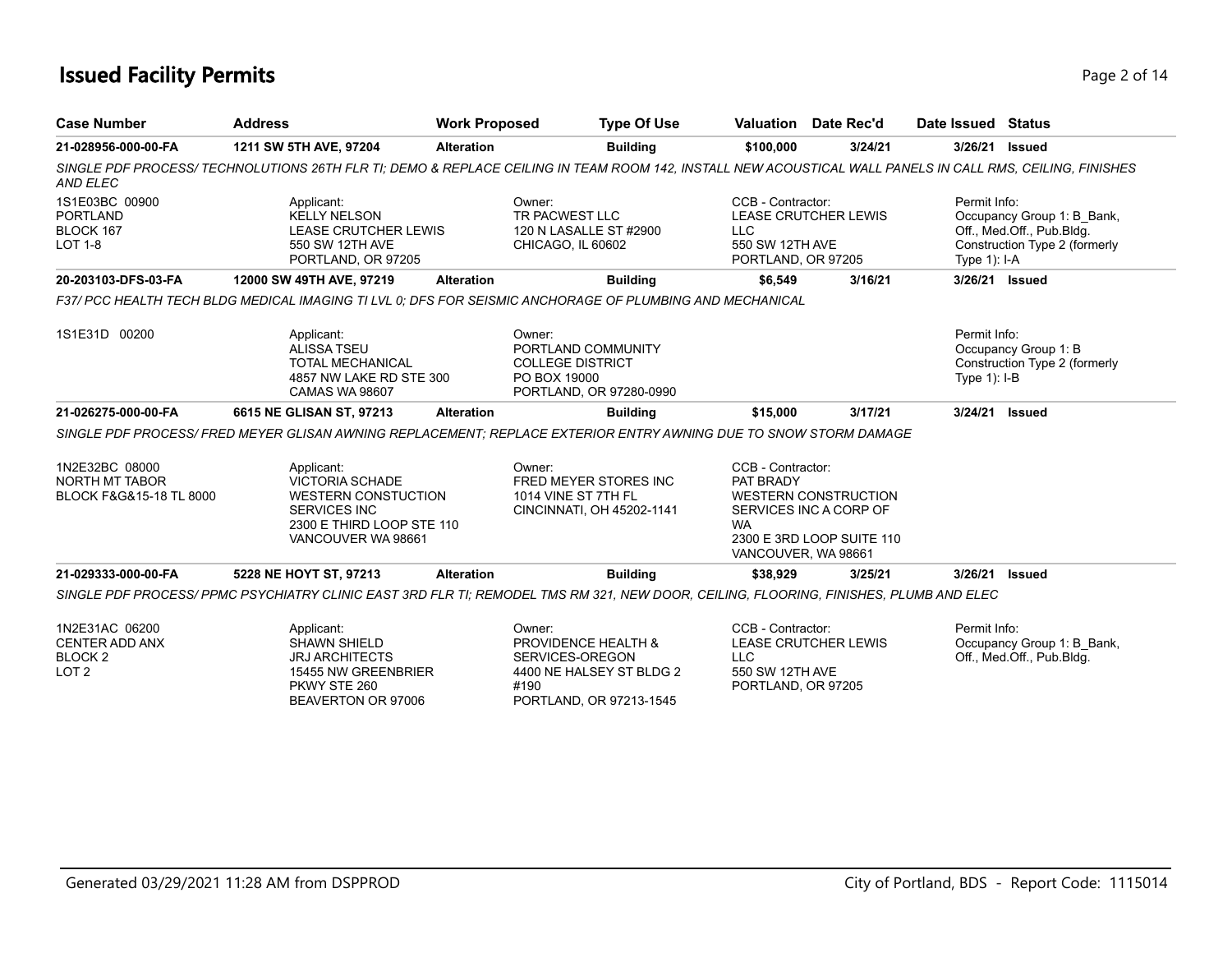### **Issued Facility Permits** Page 1 of 14

| <b>Case Number</b>                                                                                     | <b>Address</b>                                                                                                                                                                                                                                                                                                                                                       | <b>Work Proposed</b>      | <b>Type Of Use</b>                                                                     |                                                                                                                                 | <b>Valuation</b> Date Rec'd | Date Issued Status              |                                                       |
|--------------------------------------------------------------------------------------------------------|----------------------------------------------------------------------------------------------------------------------------------------------------------------------------------------------------------------------------------------------------------------------------------------------------------------------------------------------------------------------|---------------------------|----------------------------------------------------------------------------------------|---------------------------------------------------------------------------------------------------------------------------------|-----------------------------|---------------------------------|-------------------------------------------------------|
| 21-024711-000-00-FA                                                                                    | 808 SW 3RD AVE, 97204                                                                                                                                                                                                                                                                                                                                                | <b>Alteration</b>         | <b>Building</b>                                                                        | \$108,000                                                                                                                       | 3/12/21                     | 3/26/21 Issued                  |                                                       |
|                                                                                                        | SINGLE PDF PROCESS/ LANDLORD WORK SPEC SUITE STE 570 TI; DEMO WALLS, NEW WALLS TO CREATE ENTRY AREA, OPEN OFFICE AREA, MINOR REMODEL TO EXISTING<br>OFFICES, CEILING, FLOORING, FINISHES, PLUMB AND ELEC                                                                                                                                                             |                           |                                                                                        |                                                                                                                                 |                             |                                 |                                                       |
| 1S1E03BA 06000<br><b>PORTLAND</b><br>BLOCK 22<br>LOT 7&8                                               | Applicant:<br><b>HEATHER BOWERS</b><br><b>SUM DESIGN STUDIO &amp;</b><br><b>ARCHITECTURE</b><br>231 SE 12TH AVE<br>PORTLAND, OR 97214                                                                                                                                                                                                                                | Owner:<br><b>FLR</b>      | SN INVESTMENT<br>PROPERTIES LLC<br>1121 SW SALMON ST 5TH<br>PORTLAND, OR 97205         | CCB - Contractor:<br><b>ALAN VOLM</b><br><b>PACIFIC CREST</b><br><b>STRUCTURES INC</b><br><b>FRY RD 190</b><br>DURHAM, OR 97224 | 17750 SW UPPER BOONES       | Permit Info:<br>Type $1$ : I-FR | Occupancy Group 1: B<br>Construction Type 2 (formerly |
| 21-025721-000-00-FA                                                                                    | 5600 NE HASSALO ST, 97213                                                                                                                                                                                                                                                                                                                                            | <b>Alteration</b>         | <b>Building</b>                                                                        | \$60,000                                                                                                                        | 3/16/21                     | 3/26/21 Issued                  |                                                       |
| DIAPHRAGM TO EXTERIOR WALLS                                                                            | SINGLE PDF PROCESS/ VOLUNTARY SEISMIC STRENGTHENING ROOF BLDG B: INSTALL VOLUNTARY SEISMIC STRENGTHENING TO REINFORCE ATTACHMENTS OF ROOF                                                                                                                                                                                                                            |                           |                                                                                        |                                                                                                                                 |                             |                                 |                                                       |
| 1N2E31 00100                                                                                           | Applicant:<br><b>RICHARD KRIPPAEHNE</b><br><b>PAC TRUST</b><br>15350 SW SEQUOIA PKWY<br><b>STE 300</b><br>PORTLAND OR 972247                                                                                                                                                                                                                                         | Owner:<br>#300            | PACIFIC REALTY<br><b>ASSOCIATES</b><br>15350 SW SEQUOIA PKWY<br>PORTLAND, OR 97224     | CCB - Contractor:<br><b>MARVIN &amp; SONS</b><br><b>CONSTRUCTION INC</b><br>CLACKAMAS, OR 97015                                 | 8560 SE BONNIE JEAN WAY     |                                 |                                                       |
| 20-162367-000-00-FA                                                                                    | 4380 S MACADAM AVE, 97239                                                                                                                                                                                                                                                                                                                                            | <b>Alteration</b>         | <b>Building</b>                                                                        | \$1,400,000                                                                                                                     | 7/7/20                      | 3/23/21 Issued                  |                                                       |
|                                                                                                        | F17/ RIVER FORUM 1 COMMON AREA TI ALL FLRS: DEMO WALLS. NEW WALLS TO CREATE 1ST FLR - LOCKER RMS. RESTRMS. CONFERENCE RM. FITNESS RM. MAIL RM. GALLEY.<br>LOBBY AREA. LOUNGE. OFFICES. BREAKRM. OPEN OFFICE AREA. 2ND FLR - REMODEL LOBBY & CORRIDORS. NEW MOTHERS RM. 3-5 FLRS - REMODEL BATHRMS. CORRIDORS &<br>LOBBY, CEILING, FLOORING, FINISHES, PLUMB AND ELEC |                           |                                                                                        |                                                                                                                                 |                             |                                 |                                                       |
| 1S1E10DC 00800<br>SECTION 10 1S 1E<br>TL 800 3.18 ACRES<br>DEFERRAL-POTENTIAL<br><b>ADDITIONAL TAX</b> | Applicant:<br><b>STACY BENGTSON</b><br><b>LRS ARCHITECTS</b><br>720 NW DAVIS ST. #300<br>PORTLAND, OR 97209                                                                                                                                                                                                                                                          | Owner:<br><b>PORTLAND</b> | <b>CLARITY VENTURES RF</b><br>666 BURRARD ST #3210<br>, CANADA V6C 2X8<br>VANCOUVER BC | CCB - Contractor:<br><b>BALFOUR BEATTY</b><br><b>CONSTRUCTION LLC</b><br>205 W DEWEY ST<br>GOLDSBORO, NC 27530                  |                             |                                 |                                                       |
| 19-135823-REV-01-FA                                                                                    | 10625 SW 35TH AVE, 97219                                                                                                                                                                                                                                                                                                                                             | <b>Alteration</b>         | <b>Building</b>                                                                        | \$0                                                                                                                             | 3/4/21                      | 3/24/21                         | <b>Final</b>                                          |
|                                                                                                        | F26/ JACKSON MIDDLE SCHOOL TI: REVISION TO REMOVE ALL REFERENCES AND INFORMATION REGARDING PHASE 3 SCOPE OF WORK                                                                                                                                                                                                                                                     |                           |                                                                                        |                                                                                                                                 |                             |                                 |                                                       |
| 1S1E29C 00100<br>SECTION 29 1S 1E<br>TL 100 36.43 ACRES                                                | Applicant:<br>NICHOLAS SUKKAU<br>PORTLAND PUBLIC<br><b>SCHOOLS</b><br>501 N DIXON ST                                                                                                                                                                                                                                                                                 | Owner:                    | <b>SCHOOL DISTRICT NO 1</b><br>PO BOX 3107<br>PORTLAND, OR 97208-3107                  |                                                                                                                                 |                             |                                 |                                                       |

PORTLAND OR 97227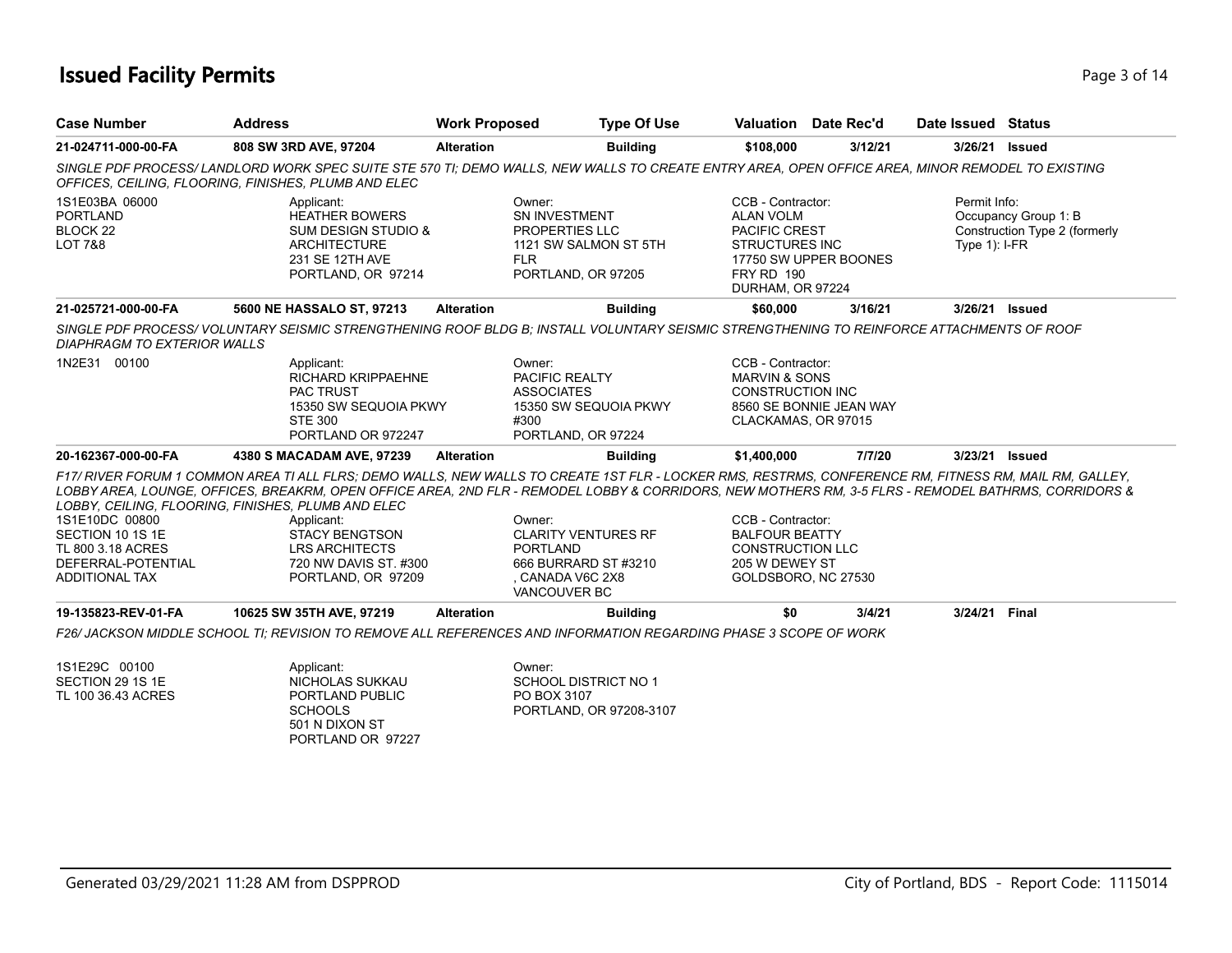### **Issued Facility Permits** Page 4 of 14

| <b>Case Number</b>                                                 | <b>Address</b>                                                                                                                                                                                                                                                                  | <b>Work Proposed</b> | <b>Type Of Use</b>                                                                                         |                                                                                                                                 | Valuation Date Rec'd                                               | Date Issued Status               |                                                       |
|--------------------------------------------------------------------|---------------------------------------------------------------------------------------------------------------------------------------------------------------------------------------------------------------------------------------------------------------------------------|----------------------|------------------------------------------------------------------------------------------------------------|---------------------------------------------------------------------------------------------------------------------------------|--------------------------------------------------------------------|----------------------------------|-------------------------------------------------------|
| 20-130427-REV-01-FA                                                | 1131 NW COUCH ST, 97209                                                                                                                                                                                                                                                         | <b>Alteration</b>    | <b>Building</b>                                                                                            | \$0                                                                                                                             | 2/24/21                                                            |                                  | 3/25/21 Issued                                        |
|                                                                    | F3/ SCREEN DOOR RESTAURANT 1ST FLR TI; REVISION TO ADD WALL TO KITCHEN TO ACCOMMODATE EQUIPMENT LAYOUT CHANGE, FINISHES, PLUMB AND ELEC                                                                                                                                         |                      |                                                                                                            |                                                                                                                                 |                                                                    |                                  |                                                       |
| 1N1E33DA 04800                                                     | Applicant:<br><b>ERIN JACKE</b><br><b>DESIGN DEPARTMENT PDX</b><br>511 SW 10TH AVE<br>PORTLAND OR 97205                                                                                                                                                                         |                      | Owner:<br>SPF BREWERY BLOCKS LLC<br>PO BOX 4120 PMB 73304<br>PORTLAND, OR 97208-4120                       |                                                                                                                                 |                                                                    | Permit Info:<br>Type $1$ ): I-FR | Occupancy Group 1: B<br>Construction Type 2 (formerly |
| 21-027093-000-00-FA                                                | 12775 NE MARX ST, 97230                                                                                                                                                                                                                                                         | <b>Alteration</b>    | <b>Building</b>                                                                                            | \$21,450                                                                                                                        | 3/19/21                                                            |                                  | 3/26/21 Issued                                        |
|                                                                    | SINGLE PDF PROCESS/ BLDG 14 TRANSCOLD DISTRIBUTION (USA) INC TI; NEW DEMISING WALL, ELEC, CEILING, FLOORING, FINISHES                                                                                                                                                           |                      |                                                                                                            |                                                                                                                                 |                                                                    |                                  |                                                       |
| 1N2E23BB 01000                                                     | Applicant:<br><b>RYAN MCGUIRE</b><br><b>PACTRUST</b><br>15350 SW SEQUOIA PKWY<br>#300<br>PORTLAND, OR 97224                                                                                                                                                                     |                      | Owner:<br>PACIFIC REALTY<br><b>ASSOCIATES LP</b><br>15350 SW SEQUOIA PKWY<br>#300<br>TIGARD, OR 97224-7175 | CCB - Contractor:<br>PACIFIC REALTY<br><b>ASSOCIATES LP</b><br>15350 SW SEQUOIA<br>PARKWAY SUITE 300<br><b>TIGARD, OR 97224</b> |                                                                    |                                  |                                                       |
| 20-206981-REV-01-FA                                                | 1125 NW COUCH ST, 97209                                                                                                                                                                                                                                                         | <b>Alteration</b>    | <b>Building</b>                                                                                            | \$187,000                                                                                                                       | 3/11/21                                                            |                                  | 3/24/21 Issued                                        |
|                                                                    | SINGLE PDF PROCESS/M FINANCIAL FL 8-10 TI; VALUE ADDED REVISION, DEMO WALLS, NEW WALLS TO CREATE 8TH FLR - PRODUCTION RM, 9TH FLR - PRODUCTION RM, CHANGE<br>TO CONFERENCE RM WALL, 10TH FLR - COPY SUPPLY RM, STORAGE RM, BREAKRM, CEILING, FLOORING, FINISHES, PLUMB AND ELEC |                      |                                                                                                            |                                                                                                                                 |                                                                    |                                  |                                                       |
| 1N1E33DA 04800                                                     | Applicant:<br><b>CHELSEY BOREAS</b><br><b>GBD ARCHITECTS</b><br>1120 NW COUCH STE 300<br>PORTLAND OR 97209                                                                                                                                                                      |                      | Owner:<br>SPF BREWERY BLOCKS LLC<br>PO BOX 4120 PMB 73304<br>PORTLAND, OR 97208-4120                       |                                                                                                                                 |                                                                    | Permit Info:<br>Type $1$ : I-FR  | Occupancy Group 1: B<br>Construction Type 2 (formerly |
| 21-007362-000-00-FA                                                | 905 NW 12TH AVE, 97209                                                                                                                                                                                                                                                          | <b>Alteration</b>    | <b>Building</b>                                                                                            | \$50,000                                                                                                                        | 1/25/21                                                            |                                  | 3/23/21 Issued                                        |
| FINISHES, PLUMB, AND ELEC                                          | SINGLE PDF PROCESS/ BLING DENTAL EXPANSION TI, STE 150; DEMO WALLS, NEW WALLS TO CREATE TREATMENT RMS, WAITING RM, RECEPTION, OFFICE, CEILING, FLOORING,                                                                                                                        |                      |                                                                                                            |                                                                                                                                 |                                                                    |                                  |                                                       |
| 1N1E33AD 00100<br><b>COUCHS ADD</b><br>BLOCK 143<br><b>LOT 1-8</b> | Applicant:<br><b>EMILY MITCHELL</b><br>MITCHELL DESIGN GROUP<br>5509 N VANCOUVER AVE<br>PORTLAND OREGON 97217                                                                                                                                                                   |                      | Owner:<br>UNICO BOP RIVERTEC LLC<br>1215 4TH AVE #600<br>SEATTLE, WA 98161                                 | CCB - Contractor:<br><b>COMPANY</b><br>SUITE E                                                                                  | PHAIR CONSTRUCTION<br>6305 SW ROSEWOOD ST<br>LAKE OSWEGO, OR 97305 |                                  |                                                       |
| 21-028407-000-00-FA                                                | <b>1038 SE CESAR E CHAVEZ</b><br><b>BLVD. 97214</b>                                                                                                                                                                                                                             | <b>Alteration</b>    | <b>Building</b>                                                                                            | \$14,490                                                                                                                        | 3/23/21                                                            |                                  | 3/26/21 Issued                                        |
|                                                                    | SINGLE PDF PROCESS/ BELMONT LIBRARY CARD READERS; INSTALL 3 CARD READERS & DOOR STRIKES, FINISHES AND ELEC                                                                                                                                                                      |                      |                                                                                                            |                                                                                                                                 |                                                                    |                                  |                                                       |
| 1S1E01AD 04500<br><b>EASTLAND</b><br>BLOCK 4<br>LOT 1&2 TL 4500    | Applicant:<br><b>TRICIA WILSON</b><br>MULTNOMAH COUNTY<br>401 N DIXON ST<br>PORTLAND OR 97227                                                                                                                                                                                   |                      | Owner:<br>MULTNOMAH COUNTY<br><b>LIBRARY DISTRICT</b><br>401 N DIXON ST<br>PORTLAND, OR 97227              |                                                                                                                                 |                                                                    |                                  |                                                       |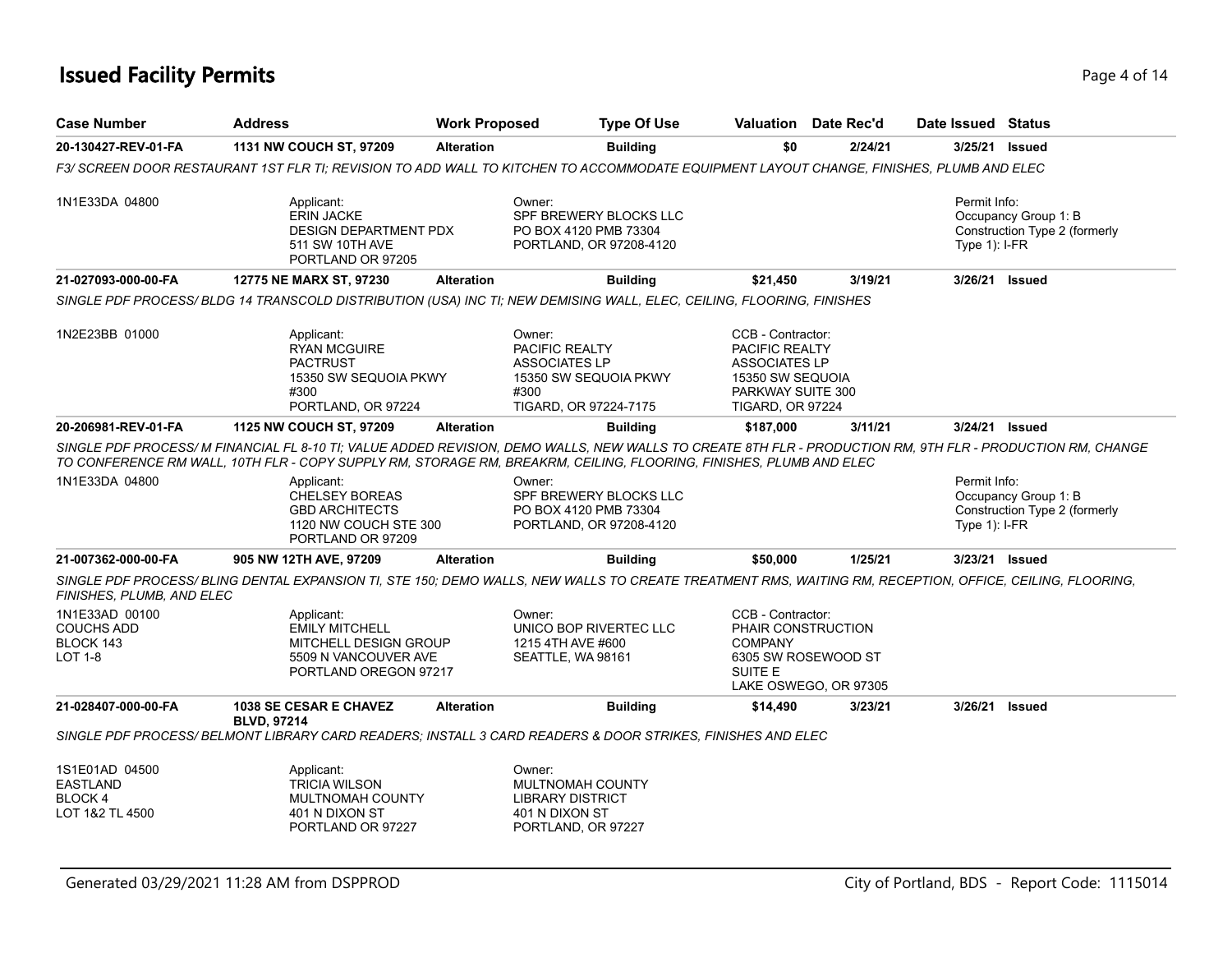### **Issued Facility Permits** Page 1 2 and 2 and 2 and 2 and 2 and 2 and 2 and 2 and 2 and 2 and 2 and 2 and 2 and 2 and 2 and 2 and 2 and 2 and 2 and 2 and 2 and 2 and 2 and 2 and 2 and 2 and 2 and 2 and 2 and 2 and 2 and 2 a

| <b>Case Number</b>                                                                                                     | <b>Address</b>                                                                                                  | <b>Work Proposed</b> | <b>Type Of Use</b>                                                                                                                                                                                                                                                                  |                                                                                  | Valuation Date Rec'd                                                               | Date Issued Status             |                                                         |
|------------------------------------------------------------------------------------------------------------------------|-----------------------------------------------------------------------------------------------------------------|----------------------|-------------------------------------------------------------------------------------------------------------------------------------------------------------------------------------------------------------------------------------------------------------------------------------|----------------------------------------------------------------------------------|------------------------------------------------------------------------------------|--------------------------------|---------------------------------------------------------|
| 21-029219-000-00-FA                                                                                                    | 12350 NE SANDY BLVD, 97230                                                                                      | <b>Alteration</b>    | <b>Building</b>                                                                                                                                                                                                                                                                     | \$1                                                                              | 3/25/21                                                                            | 3/26/21 Final                  |                                                         |
|                                                                                                                        |                                                                                                                 |                      | SINGLE PDF PROCESS/TIER 1 PRIORITY - PORTLAND FIRE & RESCUE TEMP TENTS: INSTALL TEMPORARY TENTS FOR COVID19 TESTING & VACCINATION SITE, GENERATOR, DUE<br>TO STATE OF EMERGENCY COVID 19. LOCATION IS TO BE UTILIZED AS A TESTING & VACCINATION SITE AND ELEC                       |                                                                                  |                                                                                    |                                |                                                         |
| 1N2E23BC 01100<br>SECTION 23 1N 2E<br>TL 1100 6.75 ACRES                                                               | Applicant:<br><b>MATTHEW SILVA</b><br>PORTLAND FIRE & RESCUE<br>1300 SE GIDEON ST<br>PORTLAND OR 97212          |                      | Owner:<br><b>RFC JOINT VENTURE &amp; HFK</b><br><b>REALTY PARTNERS</b><br>12350 NE SANDY BLVD<br>PORTLAND, OR 97230                                                                                                                                                                 |                                                                                  |                                                                                    |                                |                                                         |
| 21-023108-000-00-FA                                                                                                    | 555 SE M L KING BLVD, 97214                                                                                     | <b>Alteration</b>    | <b>Building</b>                                                                                                                                                                                                                                                                     | \$50,000                                                                         | 3/9/21                                                                             | 3/24/21 Issued                 |                                                         |
|                                                                                                                        |                                                                                                                 |                      | SINGLE PDF PROCESS/DISTRICT OFFICE FACADE REPAIR; REPAIR FACADE ON NORTH AND SOUTH ELEVATIONS                                                                                                                                                                                       |                                                                                  |                                                                                    |                                |                                                         |
| 1S1E03AA 00200<br><b>EAST PORTLAND</b><br>BLOCK 82<br>E 10' OF LOT 1&2<br>LOT 5 EXC PT IN STS, LOT<br>6-8 EXC PT IN ST | Applicant:<br><b>ANNE MONNIER</b><br><b>KPFF</b><br>111 SW 5TH AVE STE 2600<br>PORTLAND OR 97204                |                      | Owner:<br><b>PMC BUILDING LLC</b><br>75 SE YAMHILL ST #201<br>PORTLAND, OR 97214                                                                                                                                                                                                    | CCB - Contractor:<br><b>MICHAEL CARRIGG</b><br>PO BOX 6712<br>PORTLAND, OR 97228 | ANDERSEN CONSTRUCTION<br>COMPANY OF OREGON LLC                                     |                                |                                                         |
| 21-019615-000-00-FA                                                                                                    | 7000 NE AIRPORT WAY, 97218                                                                                      | <b>Alteration</b>    | <b>Building</b>                                                                                                                                                                                                                                                                     | \$145,000                                                                        | 3/1/21                                                                             | 3/24/21 Issued                 |                                                         |
|                                                                                                                        | COVERING, CEILING, FLOORING, FINISHES, PLUMB AND ELEC                                                           |                      | F11/ TERMINAL CONCOURSE C DEPLANNING LVL ESCALATOR WASH STATION: MINOR DEMO, CREATE NEW ESCALATOR WASH AREA, INSTALL NEW CHAIN LINK FENCE W/ FABRIC                                                                                                                                 |                                                                                  |                                                                                    |                                |                                                         |
| 1N2E08B 00400<br>SECTION 08 1N 2E<br>TL 400 7.39 ACRES<br>SEE SUB ACCOUNT<br>R705697 (R                                | Applicant:<br><b>AUSTIN CHEADLE</b><br><b>FASTER PERMITS</b><br>2000 SW 1ST AVE SUITE 420<br>PORTLAND, OR 97201 |                      | Owner:<br>PORT OF PORTLAND<br>PO BOX 3529<br>PORTLAND, OR 97208-3529                                                                                                                                                                                                                | CCB - Contractor:<br>HOFFMAN SKANSKA LLC<br>5TH FLOOR<br>PARSIPPANY, NJ 07054    | 389 INTERPACE PARKWAY                                                              | Permit Info:<br>Type $1$ : I-A | Occupancy Group 1: A-3<br>Construction Type 2 (formerly |
| 21-006718-000-00-FA                                                                                                    | 1231 NW HOYT ST, 97209                                                                                          | <b>Alteration</b>    | <b>Building</b>                                                                                                                                                                                                                                                                     | \$80,000                                                                         | 1/22/21                                                                            | 3/22/21 Issued                 |                                                         |
|                                                                                                                        |                                                                                                                 |                      | SINGLE PDF PROCESS/ MERCANTILE 1ST FL TI: NEW TENANT - CHANGE OF OCCUPANCY - DEMO WALLS, STAIRS, AND PARTIAL MEZZANINE, NEW PARTITION WALL TO CREATE TWO<br>TENANT SPACES, ENLARGE EXISTING RESTROOMS, NEW LADDER TO REDUCED MEZZANINE CEILING, FLOORING, FINISHES, PLUMB, AND ELEC |                                                                                  |                                                                                    |                                |                                                         |
| 1N1E33AD 02700<br><b>COUCHS ADD</b><br>BLOCK 118<br>LOT 2&3                                                            | Applicant:<br><b>RYAN PICKREL</b><br><b>FASTER PERMITS</b><br>2000 SW 1ST AVE #420<br>PORTLAND OR 97201         |                      | Owner:<br><b>HOYT BLDG INVESTORS L L</b><br>C<br>4800 S MACADAM AVE #120<br>PORTLAND, OR 97239                                                                                                                                                                                      | CCB - Contractor:<br><b>CRAIG SANDAGE</b><br><b>CONTRACTORS INC</b><br>RD.       | <b>MALIBU PACIFIC GENERAL</b><br>735 NE JACKSON SCHOOL<br>HILLSBORO, OR 97124-2309 |                                |                                                         |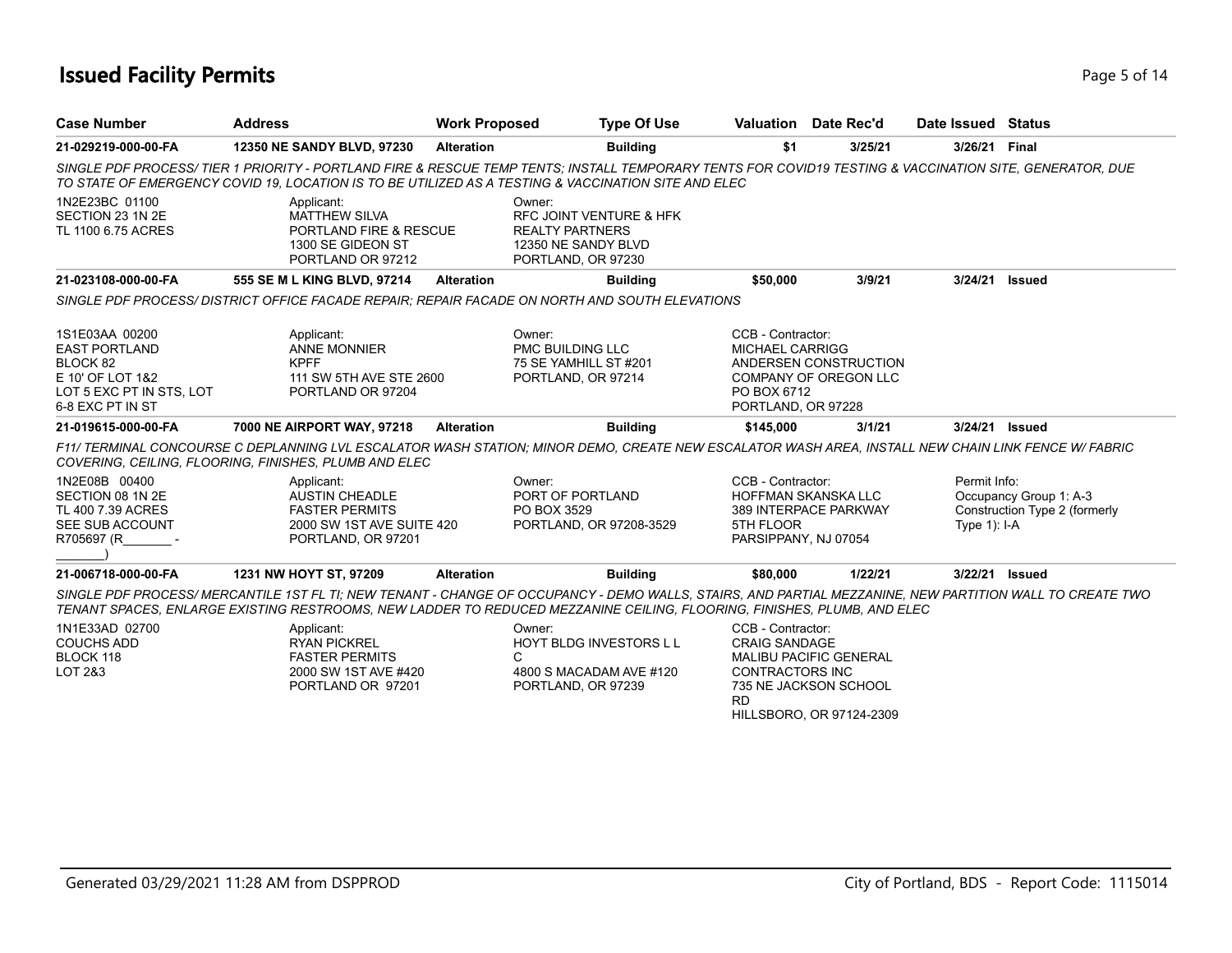### **Issued Facility Permits** Page 6 of 14

| <b>Case Number</b>                                                              | <b>Address</b>                                                                                                                | <b>Work Proposed</b> | <b>Type Of Use</b>                                                                                                                                           |          | <b>Valuation</b> Date Rec'd | Date Issued Status                |                                                       |
|---------------------------------------------------------------------------------|-------------------------------------------------------------------------------------------------------------------------------|----------------------|--------------------------------------------------------------------------------------------------------------------------------------------------------------|----------|-----------------------------|-----------------------------------|-------------------------------------------------------|
| 21-024031-000-00-FA                                                             | 1827 NE 44TH AVE, 97213                                                                                                       | <b>Alteration</b>    | <b>Building</b>                                                                                                                                              | \$25,000 | 3/10/21                     |                                   | 3/22/21 Under Inspection                              |
|                                                                                 | RECEPTION, OFFICE, X-RAY, BREAK RM, PLUMB, ELEC, CEILING, FLOORING, AND FINISHES                                              |                      | SINGLE PDF PROCESS/EASTSIDE FOOT AND ANKLE TI, STE 100; DEMO WALLS, NEW WALLS TO CREATE MEDICAL ASSISTANCE RM, OFFICE, EXAM RM, STORAGE, WAITING,            |          |                             |                                   |                                                       |
| 1N2E30CC 05000<br><b>MENEFEE ADD</b><br><b>BLOCK 5</b><br><b>LOT 1-6</b>        | Applicant:<br><b>MARK WOLFE</b><br>AMERICAN PROPERTY<br><b>MANAGEMENT</b><br>2510 NE MULTNOMAH<br>PORTLAND OR 97232           |                      | Owner:<br><b>WESTON INVESTMENT CO</b><br><b>LLC</b><br>2154 NE BROADWAY #200<br>PORTLAND, OR 97232-1561                                                      |          |                             | Permit Info:<br>Type $1$ ): III-B | Occupancy Group 1: B<br>Construction Type 2 (formerly |
| 21-025512-000-00-FA                                                             | 1827 NE 44TH AVE, 97213                                                                                                       | <b>Alteration</b>    | <b>Electrical</b>                                                                                                                                            | \$0      | 3/16/21                     |                                   | 3/25/21 Under Inspection                              |
|                                                                                 | RAY, BREAK RM, PLUMB, ELEC, CEILING, FLOORING, AND FINISHES                                                                   |                      | power - EASTSIDE FOOT AND ANKLE TI, STE 100; DEMO WALLS, NEW WALLS TO CREATE MEDICAL ASSISTANCE RM, OFFICE, EXAM RM, STORAGE, WAITING, RECEPTION, OFFICE, X- |          |                             |                                   |                                                       |
| 1N2E30CC 05000<br><b>MENEFEE ADD</b><br>BLOCK <sub>5</sub><br><b>LOT 1-6</b>    | Applicant:<br><b>BRIGHT STAR ELECTRIC</b><br><b>COMPANY</b><br>3143 SW 22ND ST<br>GRESHAM, OR 97080                           |                      | Owner:<br><b>WESTON INVESTMENT CO</b><br><b>LLC</b><br>2154 NE BROADWAY #200<br>PORTLAND, OR 97232-1561                                                      |          |                             | Permit Info:<br>Type $1$ ): III-B | Occupancy Group 1: B<br>Construction Type 2 (formerly |
| 21-014146-000-00-FA                                                             | <b>1900 SW 4TH AVE - UNIT 2,</b><br>97201                                                                                     | <b>Alteration</b>    | <b>Electrical</b>                                                                                                                                            | \$0      | 2/12/21                     | 3/23/21                           | <b>Under Inspection</b>                               |
|                                                                                 | SINGLE PDF PROCESS/ PSU FAB, STE 210 TI; CREATE OFFICE, CEILING, ELEC                                                         |                      |                                                                                                                                                              |          |                             |                                   |                                                       |
| 1S1E03CB 90001<br><b>URBAN CENTER</b><br><b>CONDOMINIUM</b><br>LOT <sub>2</sub> | Applicant:<br><b>RYAN ROBERTS</b><br>PORTLAND STATE<br>UNIVERSITY.<br>PO Box 751 FAC<br>Portland Oregon, 97207                |                      | Owner:<br><b>OREGON STATE HIGHER</b><br>EDUCATION ON BEHALF OF<br><b>PSU</b><br>PO BOX 751 CPO<br>PORTLAND, OR 97207-0751                                    |          |                             | Permit Info:<br>Type $1$ : I-A    | Occupancy Group 1: B<br>Construction Type 2 (formerly |
| 21-028637-000-00-FA                                                             | <b>1038 SE CESAR E CHAVEZ</b><br><b>BLVD, 97214</b>                                                                           | <b>Alteration</b>    | <b>Electrical</b>                                                                                                                                            | \$0      | 3/23/21                     | 3/23/21 Issued                    |                                                       |
|                                                                                 | pwr - ELEC - ADD CIRCUIT(S) FOR BOTTLE FILLING STATION(S)                                                                     |                      |                                                                                                                                                              |          |                             |                                   |                                                       |
| 1S1E01AD 04500<br><b>EASTLAND</b><br>BLOCK 4<br>LOT 1&2 TL 4500                 | Applicant:<br>MULTNOMAH CT FACILITIES<br><b>MANAGEMENT</b><br>ATTN: JEFF LEWIS<br>401 N. DIXON ST.<br>PORTLAND, OR 97227-1865 |                      | Owner:<br>MULTNOMAH COUNTY<br><b>LIBRARY DISTRICT</b><br>401 N DIXON ST<br>PORTLAND, OR 97227                                                                |          |                             |                                   |                                                       |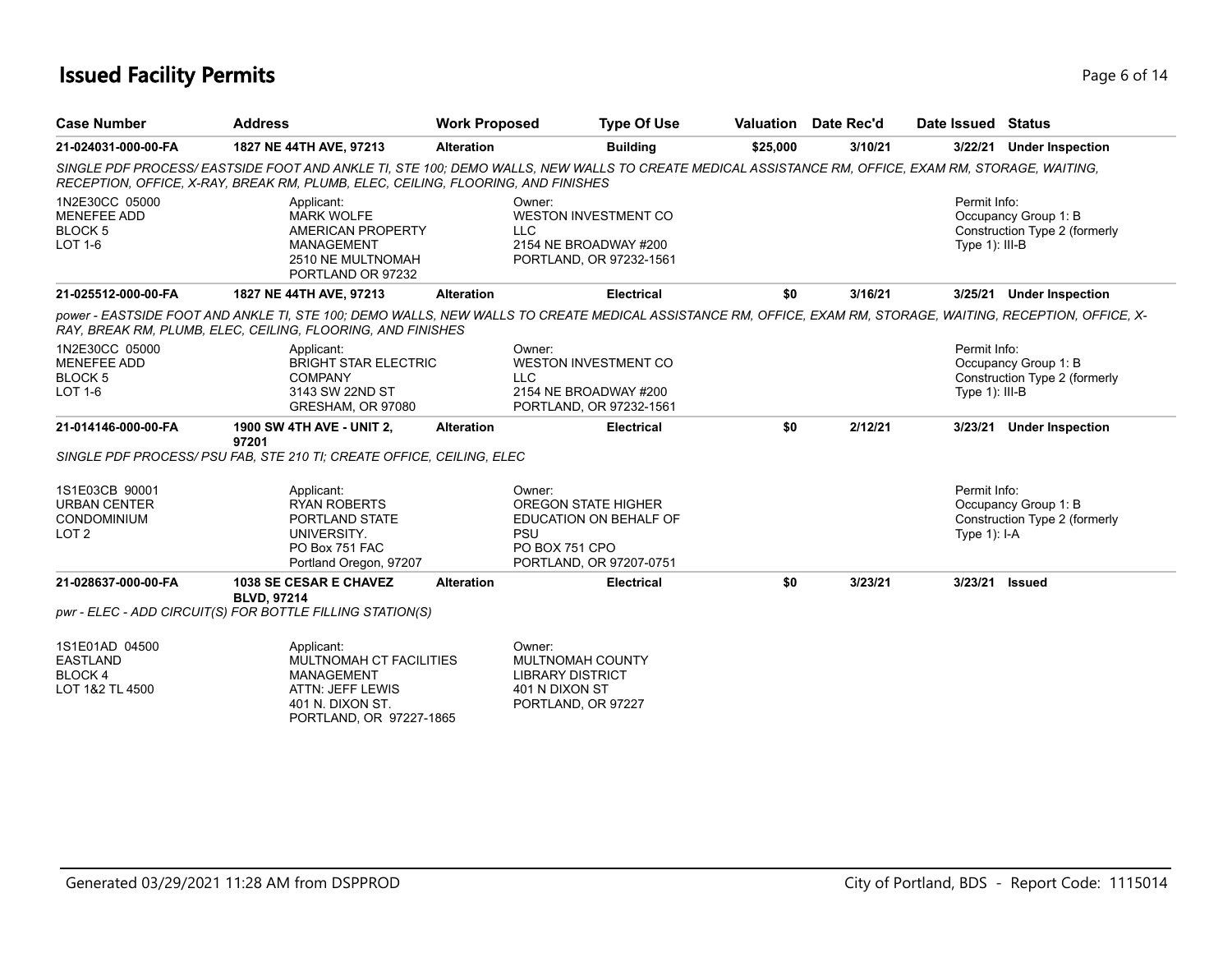## **Issued Facility Permits** Page 7 of 14

| <b>Case Number</b>                                                                                     | <b>Address</b>                                                                                                                                                                                                                                                                                                                                                                      | <b>Work Proposed</b> |                                                                                                                                   | <b>Type Of Use</b>      | Valuation                                                                                                                              | Date Rec'd |          | Date Issued Status             |                                                         |
|--------------------------------------------------------------------------------------------------------|-------------------------------------------------------------------------------------------------------------------------------------------------------------------------------------------------------------------------------------------------------------------------------------------------------------------------------------------------------------------------------------|----------------------|-----------------------------------------------------------------------------------------------------------------------------------|-------------------------|----------------------------------------------------------------------------------------------------------------------------------------|------------|----------|--------------------------------|---------------------------------------------------------|
| 20-175546-000-00-FA                                                                                    | 4386 S MACADAM AVE, 97239                                                                                                                                                                                                                                                                                                                                                           | <b>Alteration</b>    |                                                                                                                                   | <b>Electrical</b>       | \$0                                                                                                                                    |            | 8/7/20   | 3/24/21                        | <b>Issued</b>                                           |
|                                                                                                        | power - RIVER FORUM 2 COMMON AREA REMODEL 1ST, 2ND, 3RD FLRS TI; MINOR DEMO, 1ST FLR REMODEL LOBBY AREA, 2ND FLR REMODEL EXISTING BATHRMS, 3RD FLR<br>REMODEL LOBBY & CORRIDOR, CEILING, FLOORING, FINISHES, PLUMB AND ELEC                                                                                                                                                         |                      |                                                                                                                                   |                         |                                                                                                                                        |            |          |                                |                                                         |
| 1S1E10DC 00900<br>SECTION 10 1S 1E<br>TL 900 0.88 ACRES<br>DEFERRAL-POTENTIAL<br><b>ADDITIONAL TAX</b> | Applicant:<br><b>COCHRAN INC</b><br>7550 SW TECH CENTER DR<br><b>STE 220</b><br>TIGARD OR 97223-8061                                                                                                                                                                                                                                                                                |                      | Owner:<br><b>CLARITY VENTURES RF</b><br><b>PORTLAND</b><br>666 BURRARD ST #3210<br>CANADA V6C 2X8<br><b>VANCOUVER BC</b>          |                         |                                                                                                                                        |            |          |                                |                                                         |
| 21-028215-000-00-FA                                                                                    | 111 SW 5TH AVE, 97204                                                                                                                                                                                                                                                                                                                                                               | <b>Alteration</b>    |                                                                                                                                   | <b>Electrical</b>       | \$0                                                                                                                                    |            | 3/23/21  | 3/23/21                        | <b>Under Inspection</b>                                 |
|                                                                                                        | power - T-29 New Relic Refresh wire for Modular furniture reconfiqure and conference rooms                                                                                                                                                                                                                                                                                          |                      |                                                                                                                                   |                         |                                                                                                                                        |            |          |                                |                                                         |
| 1N1E34CD 80000<br>ONE ELEVEN TOWER<br><b>CONDOMINIUM</b><br><b>GENERAL COMMON</b><br><b>ELEMENTS</b>   | Applicant:<br>STONER ELECTRIC INC<br>1904 SE OCHOCO ST.<br>MILWAUKIE OR 97222-7315                                                                                                                                                                                                                                                                                                  |                      | Owner:<br><b>ASSOCIATION OF UNIT</b><br>OWNERS OF ONE ELEVEN<br><b>TOWER CONDO</b><br><b>111 SW 5TH AVE</b><br>PORTLAND, OR 97204 |                         | CCB - Contractor:<br><b>MARK SCOTT</b><br>STONER ELECTRIC INC<br>1904 SE OCHOCO<br>MILWAUKIE, OR 97222                                 |            |          |                                |                                                         |
| 21-028246-000-00-FA                                                                                    | 816 SW 18TH AVE, 97205                                                                                                                                                                                                                                                                                                                                                              | <b>Alteration</b>    |                                                                                                                                   | <b>Electrical</b>       | \$0                                                                                                                                    |            | 3/23/21  | 3/23/21                        | <b>Final</b>                                            |
| 1N1E33DC 03000                                                                                         | fire alarm. access - FITNESS CENTER AMENITY SPACE 1ST FL TI: INSTALL CONCRETE SLAB. RAMPS. CONCRETE STAIRS. TEMPORARY WALL. AND ELEC<br>Applicant:<br>POINT MONITOR CORP<br>5863 LAKEVIEW BLVD #100<br>LAKE OSWEGO, OR 97035-<br>7058                                                                                                                                               |                      | Owner:<br>1425 4TH AVE #500<br>SEATTLE, WA 98101                                                                                  | URG OPB 17TH AVENUE LLC |                                                                                                                                        |            |          |                                |                                                         |
| 21-029627-000-00-FA                                                                                    | 7000 NE AIRPORT WAY, 97218                                                                                                                                                                                                                                                                                                                                                          | <b>Alteration</b>    |                                                                                                                                   | <b>Electrical</b>       | \$0                                                                                                                                    |            | 3/25/21  |                                | 3/25/21 Under Inspection                                |
|                                                                                                        | hvac controls - PDX TERMINAL 6 TENANT RELOCATES (GROUP 2) ALL CONCOURSES DEPLANNING & ENPLANNING LEVELS; MULTIPLE AREAS ACROSS ENTIRE TERMINAL FOR<br>TENANTS - HOLLYWOOD THEATRE, PARADIES, SMARTE CARTE, TRAVEL OREGON, NEWSSTAND, KIEHLS - DEMO WALLS, REMODEL THEATRE, NEW WALLS TO CREATE<br>STOREFRONTS, OFFICES, BREAKRMS, STORAGE RMS, NEWSTAND, RETAIL AREA, CEILING, ELEC |                      |                                                                                                                                   |                         |                                                                                                                                        |            |          |                                |                                                         |
| 1N2E08B 00400<br>SECTION 08 1N 2E<br>TL 400 7.39 ACRES<br><b>SEE SUB ACCOUNT</b><br>R705697 (R         | Applicant:<br><b>TRACE THOMPSON</b><br><b>MORROW MEADOWS CORP</b><br>1596 SE 22nd St.<br><b>SALEM, OR 97302</b>                                                                                                                                                                                                                                                                     |                      | Owner:<br>PORT OF PORTLAND<br>PO BOX 3529<br>PORTLAND, OR 97208-3529                                                              |                         | CCB - Contractor:<br><b>TRACE THOMPSON</b><br><b>MORROW MEADOWS</b><br><b>CORPORATION</b><br>1596 22ND ST SE<br><b>SALEM, OR 97302</b> |            |          | Permit Info:<br>Type $1$ : I-A | Occupancy Group 1: A-3<br>Construction Type 2 (formerly |
| 20-216199-000-00-FA                                                                                    | 1912 SW 6TH AVE, 97201                                                                                                                                                                                                                                                                                                                                                              | <b>Alteration</b>    |                                                                                                                                   | <b>Electrical</b>       | \$0                                                                                                                                    |            | 11/18/20 | 3/23/21 Final                  |                                                         |
|                                                                                                        | power - FIFTH AVENUE CINEMA HVAC: REPLACE EXISTING 5 TON COOLING HVAC AND ELEC                                                                                                                                                                                                                                                                                                      |                      |                                                                                                                                   |                         |                                                                                                                                        |            |          |                                |                                                         |
| 1S1E04DA 00500<br>PORTLAND<br>BLOCK 159<br>LOT 1&2&5-8<br>N 27 1/2' OF LOT 3                           | Applicant:<br><b>RYAN ROBERTS</b><br>PORTLAND STATE<br>UNIVERSITY.<br>PO Box 751 FAC<br>Portland Oregon, 97207                                                                                                                                                                                                                                                                      |                      | Owner:<br><b>EDUCATION CAMPUS</b><br>PLANNING OFFICE<br>PO BOX 751<br>PORTLAND, OR 97207-0751                                     | OREGON STATE (BD HIGHER |                                                                                                                                        |            |          |                                |                                                         |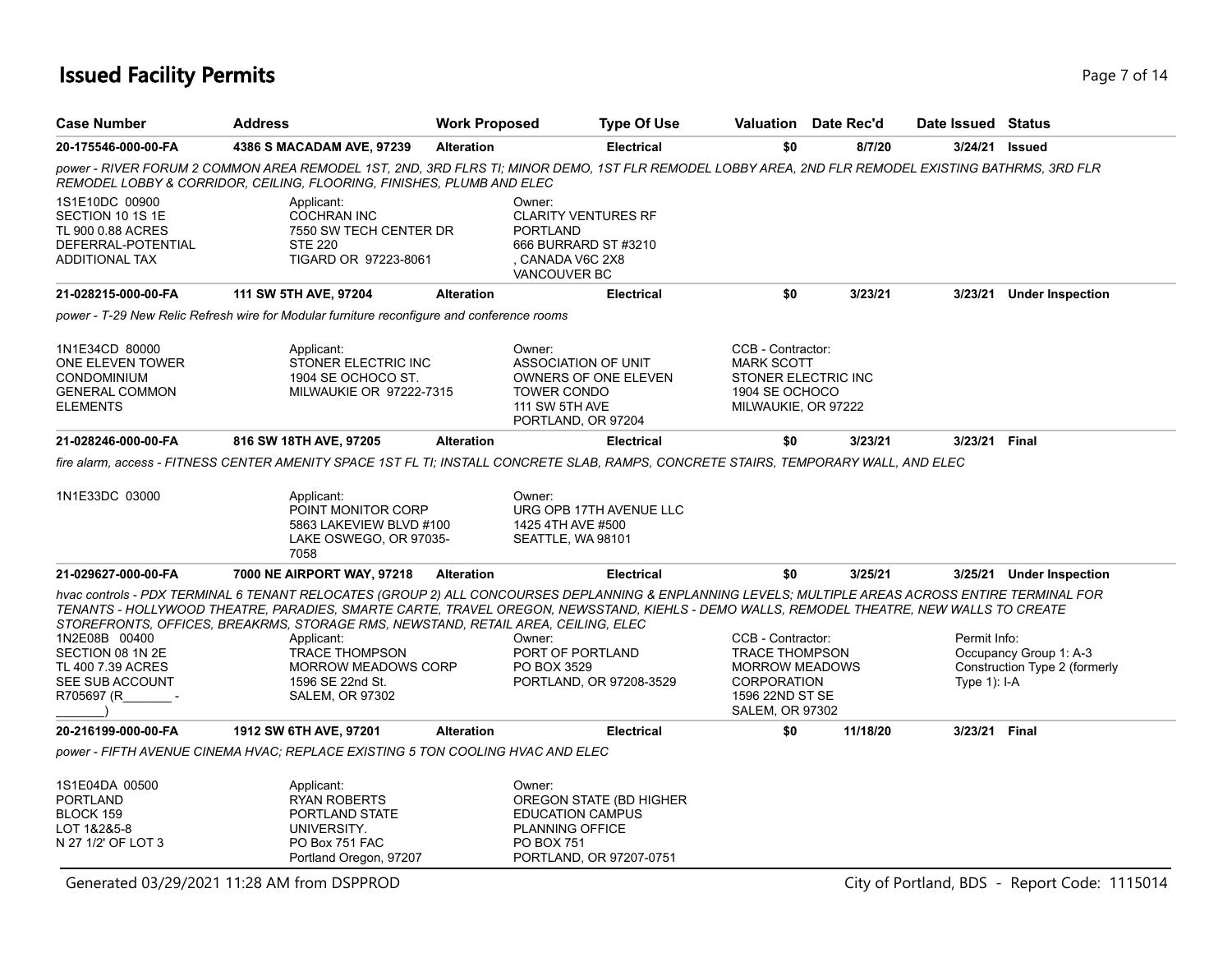### **Issued Facility Permits** Page 8 of 14

| <b>Case Number</b>                                                                            | <b>Address</b>                                                                                              | <b>Work Proposed</b> | <b>Type Of Use</b>                                                                                                                                             |                                                                                       | Valuation Date Rec'd                              | Date Issued Status                |                                                       |
|-----------------------------------------------------------------------------------------------|-------------------------------------------------------------------------------------------------------------|----------------------|----------------------------------------------------------------------------------------------------------------------------------------------------------------|---------------------------------------------------------------------------------------|---------------------------------------------------|-----------------------------------|-------------------------------------------------------|
| 21-028195-000-00-FA                                                                           | 10101 SE MAIN ST - Unit LL-1,<br>97216                                                                      | <b>Alteration</b>    | <b>Electrical</b>                                                                                                                                              | \$0                                                                                   | 3/23/21                                           | 3/23/21 Issued                    |                                                       |
| REMODEL EXISTING SPACE, CEILING, ELEC                                                         |                                                                                                             |                      | voice/data - ADVENTIST POB 2 SUITE 3001 OB/GYN TI 3RD FLR; CREATE WAITING AREA, EXAM RMS, OFFICES, CONSULT RM, CLEAN STORAGE, SOILED HOLD, MED PREP RM,        |                                                                                       |                                                   |                                   |                                                       |
| 1S2E04A 90006<br>PORTLAND ADVENTIST<br><b>MEDICAL PLAZA</b><br><b>CONDOMINIUM</b><br>LOT LL-1 | Applicant:<br>DYNALECTRIC COMPANY<br>2225 NW 20th Ave.<br>PORTLAND OR 97209                                 |                      | Owner:<br>PORTLAND ADVENTIST<br><b>MEDICAL CENTER</b><br>PO BOX 619135<br>ROSEVILLE, CA 95661                                                                  | CCB - Contractor:<br><b>CELINE WILLIAMS</b><br>2225 NW 20TH AVE<br>PORTLAND, OR 97209 | DYNALECTRIC COMPANY                               | Permit Info:<br>Type $1$ : II-B   | Occupancy Group 1: B<br>Construction Type 2 (formerly |
| 21-027692-000-00-FA                                                                           | 1300 SW 5TH AVE, 97201                                                                                      | <b>Alteration</b>    | <b>Electrical</b>                                                                                                                                              | \$0                                                                                   | 3/22/21                                           | 3/22/21 Issued                    |                                                       |
|                                                                                               | SERVER RM. OFFICES. OPEN OFFICE. CEILING. FLOORING. FINISHES. PLUMB. AND ELEC                               |                      | fire alarm-INSIGHT GLOBAL, STE 3000 TI; NEW TENANT - DEMO WALLS, NEW WALLS TO CREATE INTERVIEW RMS, CONFERENCE RS, ENTRY, BREAK RM, MOTHERS RM, STORAGE,       |                                                                                       |                                                   |                                   |                                                       |
| 1S1E03BC 01800<br><b>PORTLAND</b><br><b>BLOCK 148 TL 1800</b>                                 | Applicant:<br>POINT MONITOR CORP<br>5863 LAKEVIEW BLVD #100<br>LAKE OSWEGO, OR 97035-<br>7058               |                      | Owner:<br>SOF-XI WFP OWNER LLC<br>591 W PUTNAM AVE<br>GREENWICH, CT 06830                                                                                      | CCB - Contractor:<br>POINT MONITOR CORP<br>100                                        | 5863 LAKEVIEW BLVD SUITE<br>LAKE OSWEGO, OR 97035 |                                   |                                                       |
| 21-029058-000-00-FA                                                                           | 900 SW 5TH AVE, 97204                                                                                       | <b>Alteration</b>    | <b>Electrical</b>                                                                                                                                              | \$0                                                                                   | 3/24/21                                           | 3/24/21 Issued                    |                                                       |
|                                                                                               | CONFERENCE RM, FUTURE ATM RM, CEILING, FLOORING, FINISHES, PLUMB AND ELEC                                   |                      | data-UNION BANK GRND FLR TI; MINOR DEMO, NEW WALLS TO CREATE VESTIBULE AREA, WAITING AREA, LOBBY, TELLER AREA, WORK RM, IT RM, CASH RM, BREAKRM, BATHRM,       |                                                                                       |                                                   |                                   |                                                       |
| 1S1E03BB 00200<br><b>PORTLAND</b><br>BLOCK 59<br>LOT 1-8                                      | Applicant:<br><b>IES COMMERCIAL INC</b><br>16135 SW 74TH AVE.<br>TIGARD, OR 97224-7994                      |                      | Owner:<br>STANDARD INS CO<br>PO BOX 711<br>PORTLAND, OR 97204                                                                                                  | CCB - Contractor:<br><b>IES COMMERCIAL INC</b><br>500<br>HOUSTON, TX 77056            | 5433 WESTHEIMER SUITE                             | Permit Info:<br>Type $1$ : I-FR   | Occupancy Group 1: B<br>Construction Type 2 (formerly |
| 21-029316-000-00-FA                                                                           | 1827 NE 44TH AVE, 97213                                                                                     | <b>Alteration</b>    | <b>Electrical</b>                                                                                                                                              | \$0                                                                                   | 3/25/21                                           | 3/25/21 Issued                    |                                                       |
|                                                                                               | X-RAY, BREAK RM, PLUMB, ELEC, CEILING, FLOORING, AND FINISHES                                               |                      | fire alarm - EASTSIDE FOOT AND ANKLE TI, STE 100; DEMO WALLS, NEW WALLS TO CREATE MEDICAL ASSISTANCE RM, OFFICE, EXAM RM, STORAGE, WAITING, RECEPTION, OFFICE, |                                                                                       |                                                   |                                   |                                                       |
| 1N2E30CC 05000<br><b>MENEFEE ADD</b><br>BLOCK 5<br>LOT 1-6                                    | Applicant:<br>POINT MONITOR CORP<br>5863 LAKEVIEW BLVD #100<br>LAKE OSWEGO, OR 97035-<br>7058               |                      | Owner:<br><b>WESTON INVESTMENT CO</b><br><b>LLC</b><br>2154 NE BROADWAY #200<br>PORTLAND, OR 97232-1561                                                        |                                                                                       |                                                   | Permit Info:<br>Type $1$ ): III-B | Occupancy Group 1: B<br>Construction Type 2 (formerly |
| 21-028142-000-00-FA                                                                           | 621 SW MORRISON ST, 97205                                                                                   | <b>Alteration</b>    | <b>Electrical</b>                                                                                                                                              | \$0                                                                                   | 3/23/21                                           | 3/23/21 Issued                    |                                                       |
| <b>RISERS)</b>                                                                                |                                                                                                             |                      | power for TI switch over - ELECTRICAL PHASE II BASEMENT, L1, AND L2; DEMO WALLS, NEW WALLS AT ELEVATOR, AND (ELEC THROUGH COMMERCIAL FOR ELECTRICAL ROOM       |                                                                                       |                                                   |                                   |                                                       |
| 1S1E03BB 01800                                                                                | Applicant:<br><b>CHRISTENSON ELECTRIC</b><br><b>INC</b><br>17201 NE SACRAMENTO ST<br>PORTLAND OR 97230-5941 |                      | Owner:<br>LVA4 PORTLAND ABB LLC<br>712 MAIN ST STE 2500<br>HOUSTON, TX 77002-3243                                                                              |                                                                                       |                                                   |                                   |                                                       |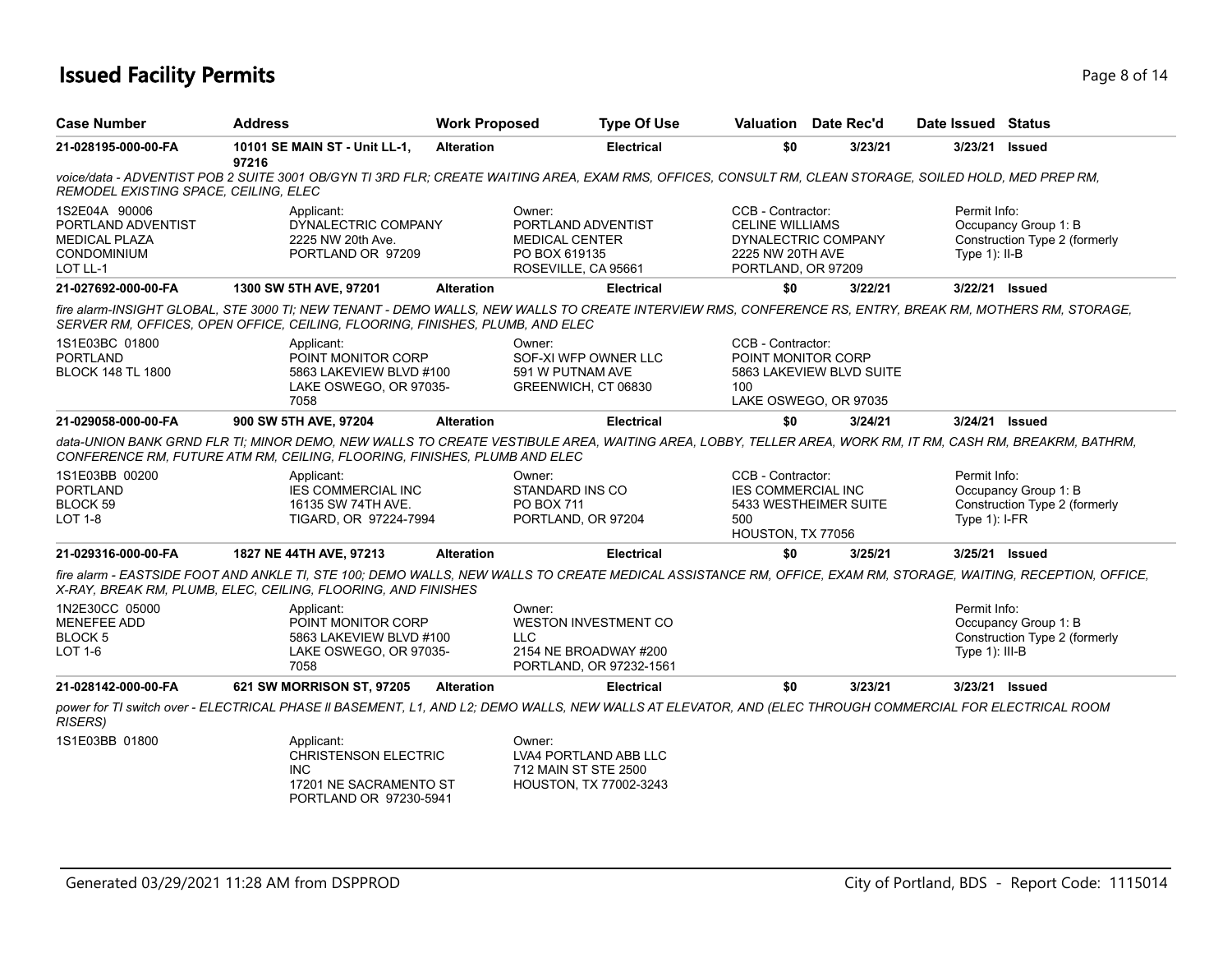### **Issued Facility Permits** Page 14 and 2008 14

| <b>Case Number</b>                                                                                     | <b>Address</b>                                                                                                                                                                                                                                                                                                                                                                                                                                                                  | <b>Work Proposed</b>                                                                | <b>Type Of Use</b>                                  | Valuation Date Rec'd                                                                                                                   |                         | Date Issued Status              |                                                         |
|--------------------------------------------------------------------------------------------------------|---------------------------------------------------------------------------------------------------------------------------------------------------------------------------------------------------------------------------------------------------------------------------------------------------------------------------------------------------------------------------------------------------------------------------------------------------------------------------------|-------------------------------------------------------------------------------------|-----------------------------------------------------|----------------------------------------------------------------------------------------------------------------------------------------|-------------------------|---------------------------------|---------------------------------------------------------|
| 20-188351-000-00-FA                                                                                    | 4380 S MACADAM AVE, 97239                                                                                                                                                                                                                                                                                                                                                                                                                                                       | <b>Alteration</b>                                                                   | <b>Electrical</b>                                   | \$0                                                                                                                                    | 9/8/20                  | 3/24/21 Issued                  |                                                         |
| 1S1E10DC 00800<br>SECTION 10 1S 1E<br>TL 800 3.18 ACRES<br>DEFERRAL-POTENTIAL<br><b>ADDITIONAL TAX</b> | power - RIVER FORUM 1 COMMON AREA TI ALL FLRS; DEMO WALLS, NEW WALLS TO CREATE 1ST FLR - LOCKER RMS, RESTRMS, CONFERENCE RM, FITNESS RM, MAIL RM, GALLEY,<br>LOBBY AREA, LOUNGE, OFFICES, BREAKRM, OPEN OFFICE AREA, 2ND FLR - REMODEL LOBBY & CORRIDORS, NEW MOTHERS RM, 3-5 FLRS - REMODEL BATHRMS, CORRIDORS &<br>LOBBY, CEILING, FLOORING, FINISHES, PLUMB AND ELEC<br>Applicant:<br><b>COCHRAN INC</b><br>7550 SW TECH CENTER DR<br><b>STE 220</b><br>TIGARD OR 97223-8061 | Owner:<br><b>PORTLAND</b><br>CANADA V6C 2X8<br>VANCOUVER BC                         | <b>CLARITY VENTURES RF</b><br>666 BURRARD ST #3210  |                                                                                                                                        |                         |                                 |                                                         |
| 21-028715-000-00-FA                                                                                    | 1120 SW 3RD AVE - UNIT 1,                                                                                                                                                                                                                                                                                                                                                                                                                                                       | <b>Alteration</b>                                                                   | <b>Electrical</b>                                   | \$0                                                                                                                                    | 3/24/21                 | 3/24/21                         | <b>Under Inspection</b>                                 |
|                                                                                                        | 97204<br>pwr - LANDLORD WORK FLRS 1-8; 2ND FL: TEMP COMMAND CENTER; FLRS 1-8 REMODEL SECURITY ROOMS AND SYSTEM, CEILING ELEC                                                                                                                                                                                                                                                                                                                                                    |                                                                                     |                                                     |                                                                                                                                        |                         |                                 |                                                         |
| 1S1E03BD 90001<br>THE JUSTICE CENTER<br>A CONDOMINIUM<br>LOT <sub>1</sub>                              | Applicant:<br><b>ELECTRICAL</b><br>CONSTRUCTION CO. (a dba<br>for EC COMPANY)<br>PO BOX 10286<br>PORTLAND OR 97296-0286                                                                                                                                                                                                                                                                                                                                                         | Owner:<br>MULTNOMAH COUNTY<br>401 N DIXON ST<br>PORTLAND, OR 97227                  |                                                     | CCB - Contractor:<br><b>EC COMPANY</b><br>PO BOX 10286                                                                                 | PORTLAND, OR 97296-0286 | Permit Info:<br>Type $1$ : I-FR | Occupancy Group 1: B<br>Construction Type 2 (formerly   |
| 21-029068-000-00-FA                                                                                    | 900 SW 5TH AVE, 97204                                                                                                                                                                                                                                                                                                                                                                                                                                                           | <b>Alteration</b>                                                                   | <b>Electrical</b>                                   | \$0                                                                                                                                    | 3/24/21                 | 3/24/21 Issued                  |                                                         |
| PHONE RMS, BREAKRM, OPEN OFFICE AREAS, CEILING                                                         | Data/Cameras/access controls/intercom - UNION BANK 25TH FLR TI; MINOR DEMO, NEW WALLS TO CREATE RECEPTION AREAK CONFERENCE RM, IDF RM, HUDDLE RMS, OFFICES,                                                                                                                                                                                                                                                                                                                     |                                                                                     |                                                     |                                                                                                                                        |                         |                                 |                                                         |
| 1S1E03BB 00200<br><b>PORTLAND</b><br>BLOCK 59<br><b>LOT 1-8</b>                                        | Applicant:<br><b>IES COMMERCIAL INC</b><br>16135 SW 74TH AVE.<br>TIGARD, OR 97224-7994                                                                                                                                                                                                                                                                                                                                                                                          | Owner:<br>STANDARD INS CO<br>PO BOX 711<br>PORTLAND, OR 97204                       |                                                     | CCB - Contractor:<br><b>IES COMMERCIAL INC</b><br>5433 WESTHEIMER SUITE<br>500<br>HOUSTON, TX 77056                                    |                         | Permit Info:<br>Type $1$ : I-FR | Occupancy Group 1: B<br>Construction Type 2 (formerly   |
| 20-228264-000-00-FA                                                                                    | 3704 N INTERSTATE AVE, 97227 Alteration                                                                                                                                                                                                                                                                                                                                                                                                                                         |                                                                                     | <b>Electrical</b>                                   | \$0                                                                                                                                    | 12/31/20                | 3/26/21 Final                   |                                                         |
| included                                                                                               | pwr - KP TOWNHALL BALLROOM ACOUSTICS PROJECT 2ND FL TI; NEW ACOUSTIC PANELING TO CEILING AND WALLS, FLOORING, CEILING, ELEC ** folder only - verify electrical scope                                                                                                                                                                                                                                                                                                            |                                                                                     |                                                     |                                                                                                                                        |                         |                                 |                                                         |
| 1N1E22CC 11100<br><b>MULTNOMAH</b><br>BLOCK 30<br>INC PT VAC ALLEY LOT<br>14&16                        | Applicant:<br><b>TRACE THOMPSON</b><br>MORROW MEADOWS CORP<br>1596 SE 22nd St.<br>SALEM, OR 97302                                                                                                                                                                                                                                                                                                                                                                               | Owner:<br><b>KAISER FOUNDATION</b><br><b>HEALTH PLAN OF THE</b><br><b>NORTHWEST</b> | 500 NE MULTNOMAH ST #100<br>PORTLAND, OR 97232-2031 | CCB - Contractor:<br><b>TRACE THOMPSON</b><br><b>MORROW MEADOWS</b><br><b>CORPORATION</b><br>1596 22ND ST SE<br><b>SALEM, OR 97302</b> |                         | Permit Info:<br>Type $1$ ): V-B | Occupancy Group 1: A-3<br>Construction Type 2 (formerly |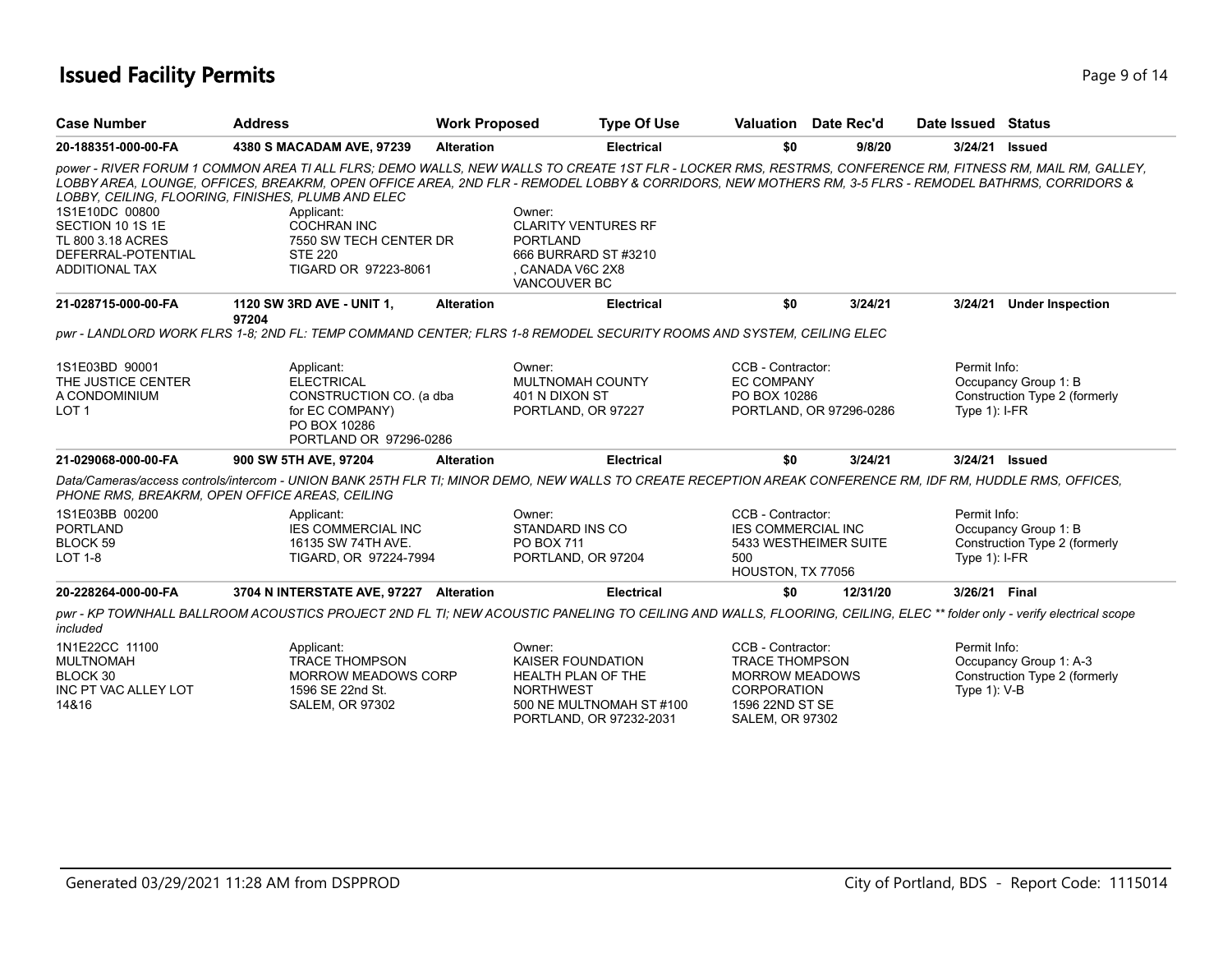### **Issued Facility Permits** Page 10 of 14

| <b>Case Number</b>                                                                                       | <b>Address</b>                                                                                                                                 | <b>Work Proposed</b> | <b>Type Of Use</b>                                                                                                                                   |     | Valuation Date Rec'd | Date Issued Status               |                                                       |
|----------------------------------------------------------------------------------------------------------|------------------------------------------------------------------------------------------------------------------------------------------------|----------------------|------------------------------------------------------------------------------------------------------------------------------------------------------|-----|----------------------|----------------------------------|-------------------------------------------------------|
| 20-159141-REV-01-FA                                                                                      | <b>500 NE MULTNOMAH ST, 97232</b>                                                                                                              | <b>Alteration</b>    | <b>Electrical</b>                                                                                                                                    | \$0 | 3/15/21              | 3/24/21                          | Issued                                                |
|                                                                                                          | 3RD FLR STAIRWELL NOT INCLUDED THIS WORK IS UNDER SEPARATE PERMIT                                                                              |                      | F36/KPB HVAC/ELEC INFRASTRUCTURE UPGRADE 17TH & ROOF LVL TI; REVISION TO ADD REPLACEMENT OF LIGHT FIXTURES AT STAIRWELLS FROM BASEMENT TO 17TH FLR - |     |                      |                                  |                                                       |
| 1N1E35BB 02400<br><b>HOLLADAYS ADD</b><br>BLOCK 73&80 TL 2400                                            | Applicant:<br><b>NICOLE BEKKEN</b><br>INTERIOR ARCHITECTS, P.C.<br>1120 NW COUCH ST #450<br>PORTLAND, OR 97209                                 |                      | Owner:<br>KAISER FOUNDATION<br><b>HEALTH PLAN OF THE</b><br><b>NORTHWEST</b><br>500 NE MULTNOMAH ST STE<br>100<br>PORTLAND, OR 97232-2031            |     |                      |                                  |                                                       |
| 21-024479-000-00-FA                                                                                      | 2060 N MARINE DR, 97217                                                                                                                        | <b>Alteration</b>    | <b>Fire Alarms</b>                                                                                                                                   | \$1 | 3/11/21              | 3/25/21                          | <b>Issued</b>                                         |
| <b>HALL E - REPLACE FAILING VOICE EVAC PANEL</b>                                                         |                                                                                                                                                |                      |                                                                                                                                                      |     |                      |                                  |                                                       |
| 2N1E33 00200<br>SECTION 33 2N 1E<br>TL 200 37.90 ACRES<br>SPLIT MAP & SPLIT LEVY<br>R314517 (R941040110) | Applicant:<br><b>CHRIS TYREE</b><br><b>COSCO FIRE PROTECTION</b><br><b>INC</b><br>2501 SE COLUMBIA WAY<br><b>STE 100</b><br>VANCOUVER WA 98661 |                      | Owner:<br><b>METRO</b><br>600 NE GRAND AVE<br>PORTLAND, OR 97232-2799                                                                                |     |                      |                                  |                                                       |
| 21-025871-000-00-FA                                                                                      | 1120 SW 3RD AVE - UNIT 1,<br>97204                                                                                                             | <b>Alteration</b>    | <b>Fire Alarms</b>                                                                                                                                   | \$1 | 3/16/21              | 3/23/21                          | Issued                                                |
|                                                                                                          | 7TH FLR - REPLACE EXISTING NOTIFIER PANEL WITH A NEW PANEL                                                                                     |                      |                                                                                                                                                      |     |                      |                                  |                                                       |
| 1S1E03BD 90001<br>THE JUSTICE CENTER<br>A CONDOMINIUM<br>LOT <sub>1</sub>                                | Applicant:<br><b>ERIN HEDRICK</b><br><b>NORTHWEST FIRE</b><br>SUPPRESION, INC<br>1800 NW 169th Place Suite<br>C600<br>BEAVERTON, OR 97006      |                      | Owner:<br><b>MULTNOMAH COUNTY</b><br>401 N DIXON ST<br>PORTLAND, OR 97227                                                                            |     |                      | Permit Info:<br>Type $1$ ): I-FR | Occupancy Group 1: B<br>Construction Type 2 (formerly |
| 21-028230-000-00-FA                                                                                      | 3303 N MISSISSIPPI AVE, 97227 Alteration                                                                                                       |                      | <b>Fire Alarms</b>                                                                                                                                   | \$1 | 3/23/21              | 3/25/21                          | Issued                                                |
|                                                                                                          |                                                                                                                                                |                      | ALARM - ADD NOTIFICATION IN NEW BATHROOM ON 1ST FLOOR, ADD A HORN/STROBE OUTSIDE OF NEW BATHROOM.                                                    |     |                      |                                  |                                                       |
| 1N1E27BA 04500<br><b>COOKS ADD</b><br>BLOCK 12<br>LOT 1 EXC PT IN ST<br>LOT <sub>2</sub>                 | Applicant:<br><b>CHRIS TYREE</b><br>COSCO FIRE PROTECTION<br><b>INC</b><br>2501 SE COLUMBIA WAY<br><b>STE 100</b><br>VANCOUVER WA 98661        |                      | Owner:<br>SOUTHERN MISS LLC<br>1970 NW 18TH AVE #7<br>PORTLAND, OR 97209                                                                             |     |                      |                                  |                                                       |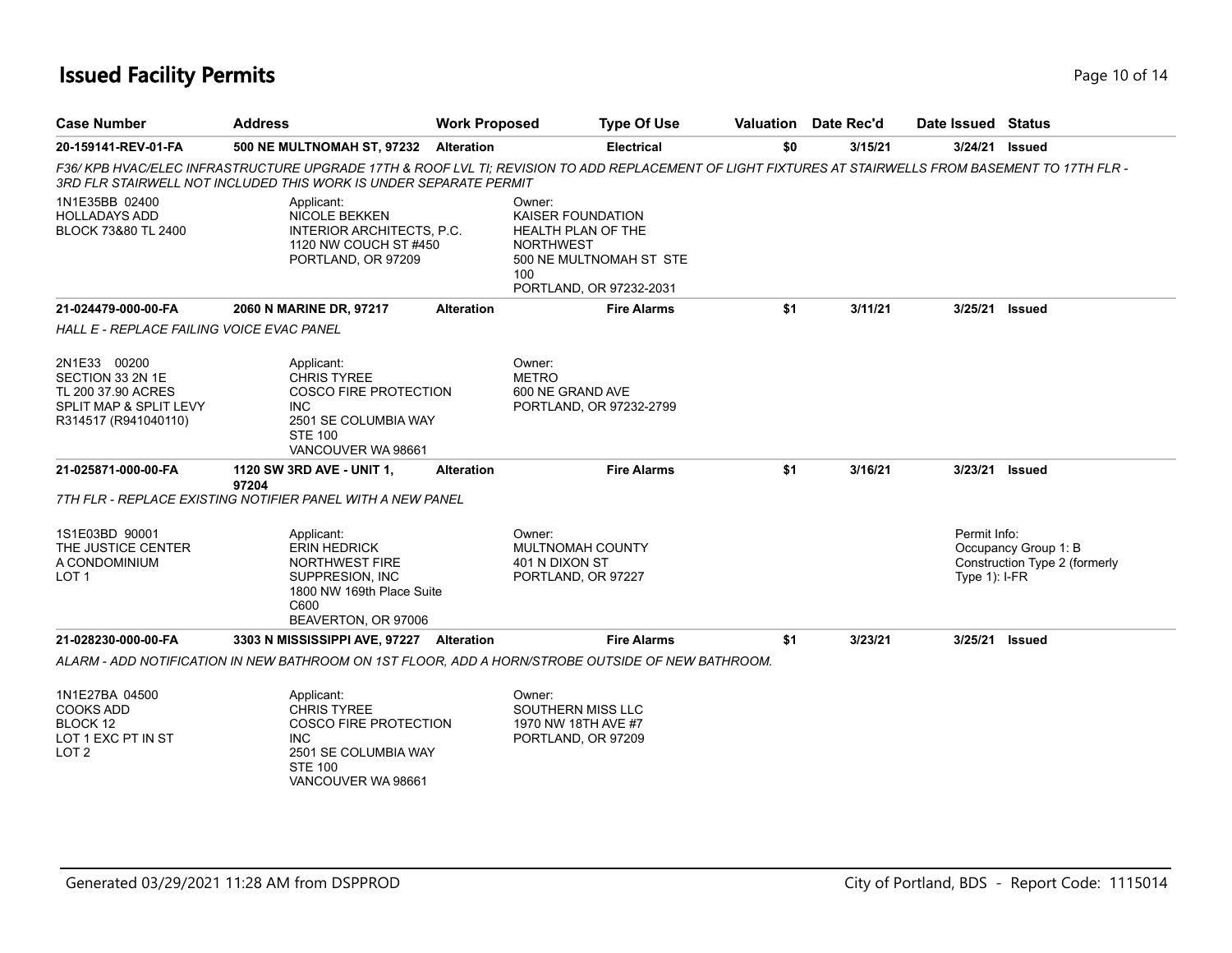# **Issued Facility Permits** Page 11 of 14

| <b>Case Number</b>                                                                           | <b>Address</b>                                                                                                                                               | <b>Work Proposed</b> | <b>Type Of Use</b>                                                                           |     | Valuation Date Rec'd | Date Issued Status              |                                                       |
|----------------------------------------------------------------------------------------------|--------------------------------------------------------------------------------------------------------------------------------------------------------------|----------------------|----------------------------------------------------------------------------------------------|-----|----------------------|---------------------------------|-------------------------------------------------------|
| 21-025867-000-00-FA                                                                          | 1120 SW 3RD AVE - UNIT 1,<br>97204                                                                                                                           | <b>Alteration</b>    | <b>Fire Alarms</b>                                                                           | \$1 | 3/16/21              | 3/23/21                         | <b>Issued</b>                                         |
|                                                                                              | 8TH FLR - REPLACE EXISTING NOTIFIER PANEL WITH A NEW PANEL                                                                                                   |                      |                                                                                              |     |                      |                                 |                                                       |
| 1S1E03BD 90001<br>THE JUSTICE CENTER<br>A CONDOMINIUM<br>LOT <sub>1</sub>                    | Applicant:<br><b>ERIN HEDRICK</b><br><b>NORTHWEST FIRE</b><br>SUPPRESION, INC<br>1800 NW 169th Place Suite<br>C600<br>BEAVERTON, OR 97006                    |                      | Owner:<br>MULTNOMAH COUNTY<br>401 N DIXON ST<br>PORTLAND, OR 97227                           |     |                      | Permit Info:<br>Type $1$ : I-FR | Occupancy Group 1: B<br>Construction Type 2 (formerly |
| 21-028222-000-00-FA                                                                          | 7200 NE AIRPORT WAY, 97218                                                                                                                                   | Alteration           | <b>Fire Alarms</b>                                                                           | \$1 | 3/23/21              | 3/25/21                         | Issued                                                |
|                                                                                              | ALARM - (GROUP 3) 10TH FLR: TENANT - PORT POLICE TRAINING: INSTALL OR RELOCATE FA DEVICES IN PDX TERMINAL 6 PER PLANS.                                       |                      |                                                                                              |     |                      |                                 |                                                       |
| 1N2E08B 00400                                                                                | Applicant:<br><b>SHANE TERCEK</b><br><b>CAPITOL ELECTRIC</b><br><b>COMPANY INC</b><br>11401 NE MARX ST.<br>PORTLAND, OR 97220                                |                      | Owner:<br>PORT OF PORTLAND<br>PO BOX 3529<br>PORTLAND, OR 97208-3529                         |     |                      |                                 |                                                       |
| 21-028170-000-00-FA                                                                          | 3303 N MISSISSIPPI AVE, 97227 Alteration                                                                                                                     |                      | <b>Fire Sprinklers</b>                                                                       | \$1 | 3/23/21              |                                 | 3/23/21 Issued                                        |
| bathroom                                                                                     | SINGLE PDF PROCESS/LANDLORD WORK RESTROOM TI LVL 1; NEW WALLS TO CREATE NEW RESTROOM, CEILING, FLOORING, FINISHES, PLUMB, AND ELEC add one sprinkler head to |                      |                                                                                              |     |                      |                                 |                                                       |
| 1N1E27BA 04500<br><b>COOKS ADD</b><br>BLOCK 12<br>LOT 1 EXC PT IN ST<br>LOT <sub>2</sub>     | Applicant:<br>RACHAEL LINSON<br><b>COSCO FIRE PROTECTION</b><br>2501 SE COLUMBIA WAY<br><b>STE 100</b><br>VANCOUVER, WA 98661                                |                      | Owner:<br>SOUTHERN MISS LLC<br>1970 NW 18TH AVE #7<br>PORTLAND, OR 97209                     |     |                      |                                 |                                                       |
| 21-027285-000-00-FA                                                                          | 1 SW COLUMBIA ST, 97258                                                                                                                                      | <b>Alteration</b>    | <b>Fire Sprinklers</b>                                                                       | \$1 | 3/19/21              | 3/26/21                         | <b>Under Inspection</b>                               |
|                                                                                              | SPRINKLER - 18TH FLR COMMON CORRIDOR; RELOCATE (4) HEADS TO ACCOMMODATE REMODEL.                                                                             |                      |                                                                                              |     |                      |                                 |                                                       |
| 1S1E03BD 01800<br><b>PORTLAND</b><br>BLOCK 114<br><b>LOT 1-3</b><br>LOT 4 EXC PT IN STS, LOT | Applicant:<br><b>BRANDON WHITTAKER</b><br><b>FIRE SYSTEMS WEST</b><br>600 SE MARITIME AVE. #300<br>VANCOUVER, WA 98661                                       |                      | Owner:<br>UMPQUA PLAZA PROPERTY<br><b>LLC</b><br>1 SW COLUMBIA ST #445<br>PORTLAND, OR 97258 |     |                      |                                 |                                                       |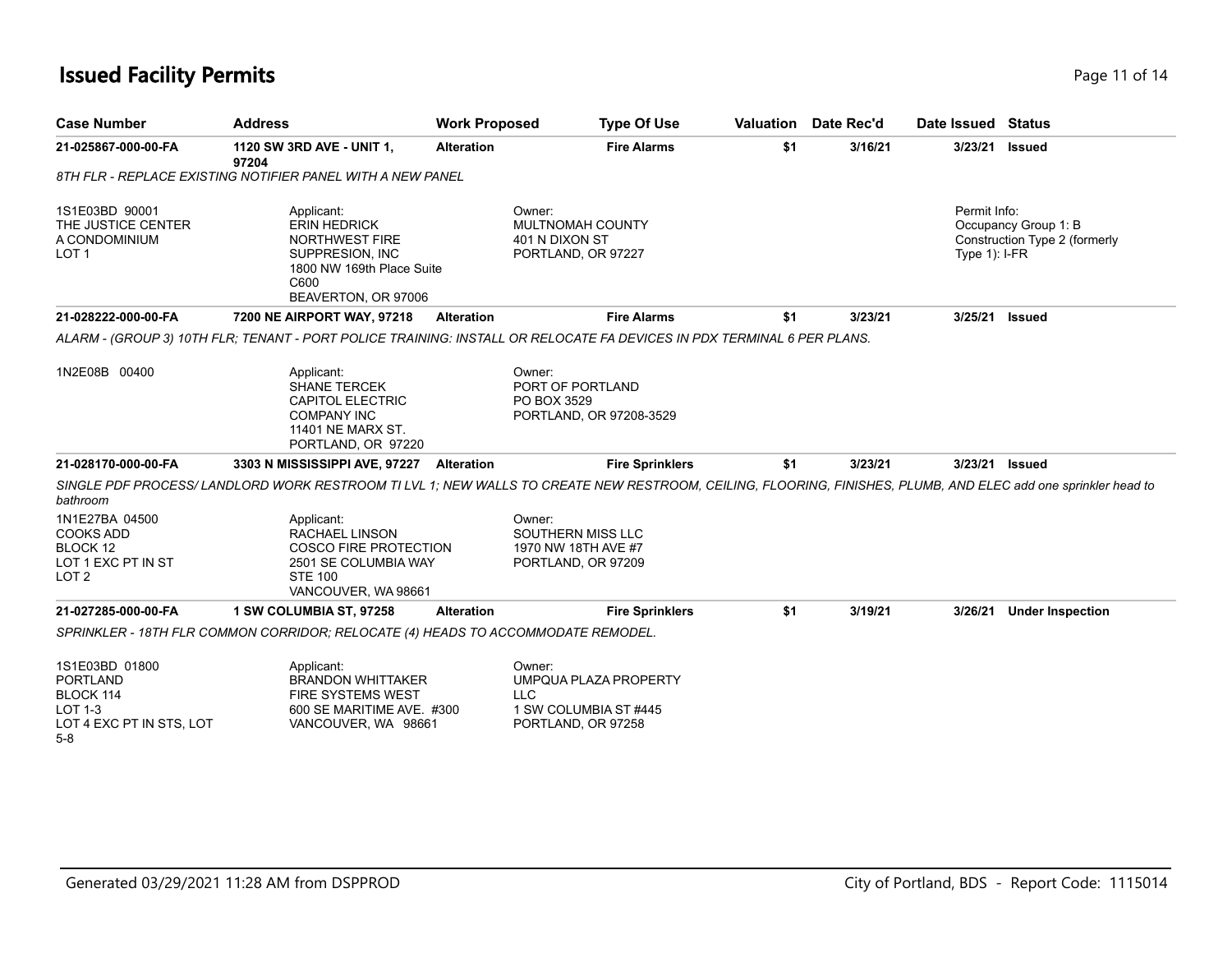### **Issued Facility Permits** Page 12 of 14

| <b>Case Number</b>                                                                                    | <b>Address</b>                                                                                                                  | <b>Work Proposed</b> | <b>Type Of Use</b>                                                                                                                  |         | <b>Valuation</b> Date Rec'd | Date Issued Status                                                                                                                                     |
|-------------------------------------------------------------------------------------------------------|---------------------------------------------------------------------------------------------------------------------------------|----------------------|-------------------------------------------------------------------------------------------------------------------------------------|---------|-----------------------------|--------------------------------------------------------------------------------------------------------------------------------------------------------|
| 20-227631-000-00-FA                                                                                   | 3600 N INTERSTATE AVE, 97227 Alteration                                                                                         |                      | <b>Fire Sprinklers</b>                                                                                                              | \$1     | 12/29/20                    | 3/25/21 Final                                                                                                                                          |
|                                                                                                       | KAISER CIN PERITONEAL DIALYSIS LOWER LEVEL TI - ADD AND RELOCATE SPRINKLER HEADS FOR TENANT IMPROVEMENT                         |                      |                                                                                                                                     |         |                             |                                                                                                                                                        |
| 1N1E22CC 13200<br><b>MULTNOMAH</b><br>BLOCK 31<br>LOT 1-16 TL 13200                                   | Applicant:<br><b>AUGUST HOFFMAN</b><br><b>RED HAWK FIRE</b><br><b>PROTECTION</b><br>3801 FRUIT VALLEY RD<br>VANCOUVER, WA 98660 |                      | Owner:<br><b>KAISER FOUNDATION</b><br>HEALTH PLAN OF THE<br><b>NORTHWEST</b><br>500 NE MULTNOMAH ST #100<br>PORTLAND, OR 97232-2031 |         |                             | Permit Info:<br>Occupancy Group 1: B<br>Construction Type 2 (formerly<br>Type 1): I-A                                                                  |
| 21-025836-000-00-FA                                                                                   | 12000 SW 49TH AVE, 97219                                                                                                        | <b>Alteration</b>    | <b>Fire Sprinklers</b>                                                                                                              | \$1     | 3/16/21                     | 3/23/21<br><b>Issued</b>                                                                                                                               |
|                                                                                                       | FLOOR CEILING, TO ALLOW ISOLATION AND DRAINAGE OF INDIVIDUAL FLOORS                                                             |                      |                                                                                                                                     |         |                             | PCC SYLVANIA SCIENCE TECH BLDG 2ND FLR TI - RELOCATE SPRINKLERS AS REQUIRED FIR TI WORK ON 2ND FLOOR AND ADD ISOLATION VALVES IN FEED MAINS, ABOVE 2ND |
| 1S1E31D 00200                                                                                         | Applicant:<br><b>NATHAN CAMERON</b><br><b>BASIC FIRE PROTECTION</b><br>8135 NE MLK JR BLVD<br>PORTLAND, OR 97211                |                      | Owner:<br>PORTLAND COMMUNITY<br><b>COLLEGE DISTRICT</b><br>PO BOX 19000<br>PORTLAND, OR 97280-0990                                  |         |                             | Permit Info:<br>Occupancy Group 1: B<br>Construction Type 2 (formerly<br>Type $1$ ): II-B                                                              |
| 21-027277-000-00-FA                                                                                   | 1 SW COLUMBIA ST, 97258                                                                                                         | <b>Alteration</b>    | <b>Fire Sprinklers</b>                                                                                                              | \$1     | 3/19/21                     | 3/26/21 Under Inspection                                                                                                                               |
|                                                                                                       | SPRINKLER - 10TH FLR COMMON CORRIDOR; RELOCATE (10) HEADS IN CORRIDOR TO ACCOMMODATE REMODEL.                                   |                      |                                                                                                                                     |         |                             |                                                                                                                                                        |
| 1S1E03BD 01800<br><b>PORTLAND</b><br>BLOCK 114<br><b>LOT 1-3</b><br>LOT 4 EXC PT IN STS, LOT<br>$5-8$ | Applicant:<br><b>BRANDON WHITTAKER</b><br><b>FIRE SYSTEMS WEST</b><br>600 SE MARITIME AVE. #300<br>VANCOUVER, WA 98661          | <b>LLC</b>           | Owner:<br><b>UMPQUA PLAZA PROPERTY</b><br>1 SW COLUMBIA ST #445<br>PORTLAND, OR 97258                                               |         |                             |                                                                                                                                                        |
| 21-028388-000-00-FA                                                                                   | 1131 NW COUCH ST, 97209                                                                                                         | <b>Alteration</b>    | <b>Fixed</b><br>Extinguishing<br><b>Systems</b>                                                                                     | \$1,100 | 3/23/21                     | 3/23/21<br><b>Issued</b>                                                                                                                               |
| fixed hood/ansil system install                                                                       |                                                                                                                                 |                      |                                                                                                                                     |         |                             |                                                                                                                                                        |
| 1N1E33DA 04800                                                                                        | Applicant:<br><b>GEOFF SPAHR</b><br>SANDERSON SAFETY<br><b>SUPPLY</b><br>1101 SE 3RD AV<br>PORTLAND, OR 97214                   |                      | Owner:<br>SPF BREWERY BLOCKS LLC<br>PO BOX 4120 PMB 73304<br>PORTLAND, OR 97208-4120                                                |         |                             | Permit Info:<br>Occupancy Group 1: B<br>Construction Type 2 (formerly<br>Type $1$ ): I-FR                                                              |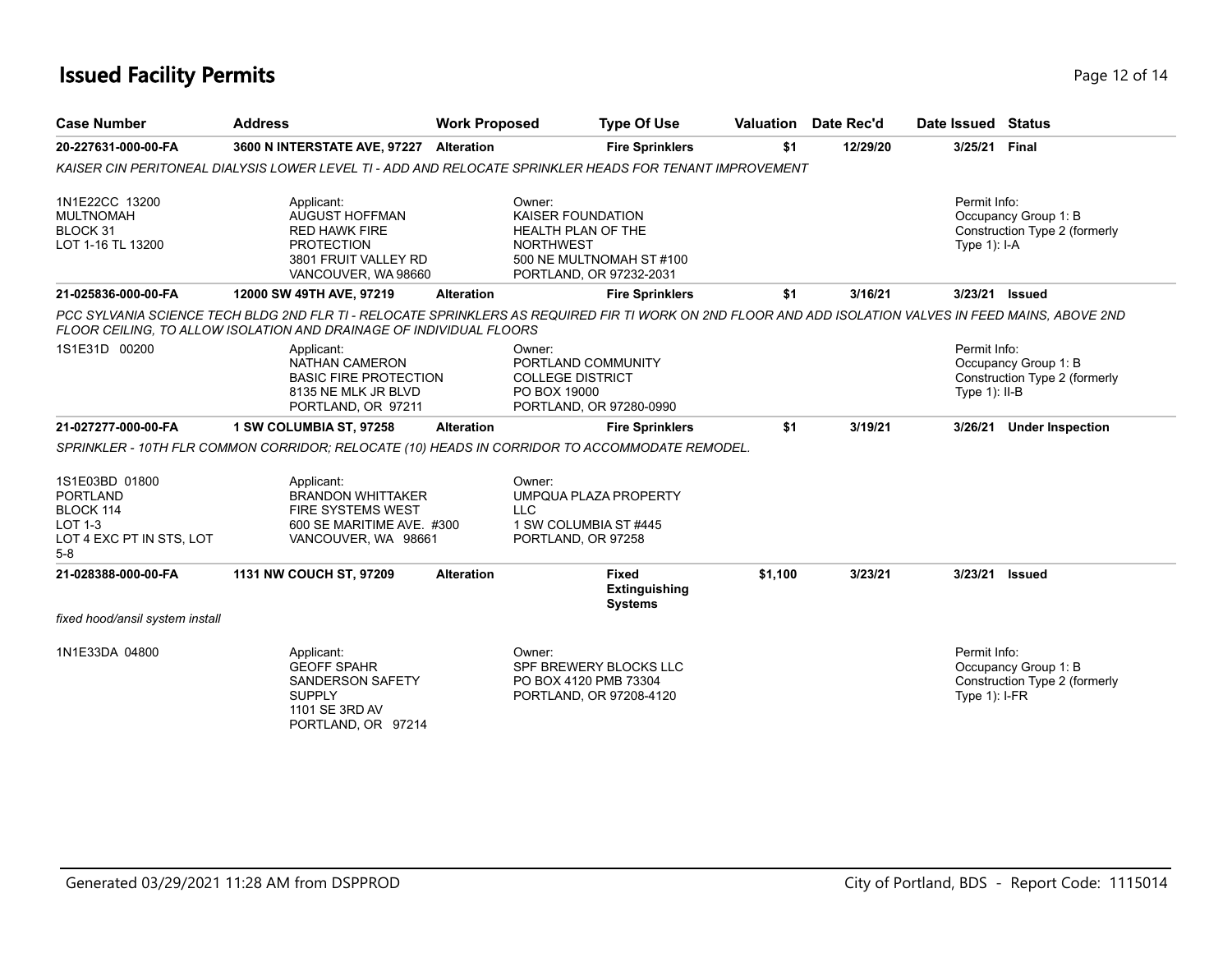### **Issued Facility Permits** Page 13 of 14

| <b>Case Number</b>                                                                            | <b>Address</b>                                                                                                                                                    | <b>Work Proposed</b>                                                                                                              | <b>Type Of Use</b>                                                                                     |                                                                                   | <b>Valuation</b> Date Rec'd | Date Issued Status             |                                                              |
|-----------------------------------------------------------------------------------------------|-------------------------------------------------------------------------------------------------------------------------------------------------------------------|-----------------------------------------------------------------------------------------------------------------------------------|--------------------------------------------------------------------------------------------------------|-----------------------------------------------------------------------------------|-----------------------------|--------------------------------|--------------------------------------------------------------|
| 21-028975-000-00-FA                                                                           | 111 SW 5TH AVE, 97204                                                                                                                                             | <b>Alteration</b>                                                                                                                 | <b>Mechanical</b>                                                                                      | \$19,500                                                                          | 3/24/21                     | 3/26/21                        | <b>Issued</b>                                                |
| <b>AND ELEC</b>                                                                               | SINGLE PDF PROCESS/ NEW RELIC HVAC 28TH & 29TH FLRS; INSTALL 2 SPLIT AC UNITS - 28TH FLR INSTALL 4-TON UNIT FOR MDF & 29TH FLR INSTALL 2-TON UNIT FOR IDF, PIPING |                                                                                                                                   |                                                                                                        |                                                                                   |                             |                                |                                                              |
| 1N1E34CD 80000<br>ONE ELEVEN TOWER<br>CONDOMINIUM<br><b>GENERAL COMMON</b><br><b>ELEMENTS</b> | Applicant:<br><b>AARON ABRAMS</b><br><b>ALLIANT SYSTEMS</b><br>351 NW 12TH AVE<br>PORTLAND, OR 97209                                                              | Owner:<br><b>ASSOCIATION OF UNIT</b><br>OWNERS OF ONE ELEVEN<br><b>TOWER CONDO</b><br><b>111 SW 5TH AVE</b><br>PORTLAND, OR 97204 |                                                                                                        | CCB - Contractor:<br>ALLIANT SYSTEMS LLC<br>351 NW 12TH AVE<br>PORTLAND, OR 97209 |                             |                                |                                                              |
| 21-023114-000-00-FA                                                                           | 7000 NE AIRPORT WAY, 97218                                                                                                                                        | <b>Alteration</b>                                                                                                                 | <b>Mechanical</b>                                                                                      | \$7,000                                                                           | 3/9/21                      | 3/25/21 Issued                 |                                                              |
|                                                                                               | SINGLE PDF PROCESS/ EVERGREENS CONCOURSE E SPC E22855 TI; INSTALL WALK IN COOLER ********** BID ESTIMATE ***********                                              |                                                                                                                                   |                                                                                                        |                                                                                   |                             |                                |                                                              |
| 1N2E08B 00400<br>SECTION 08 1N 2E<br>TL 400 7.39 ACRES<br>SEE SUB ACCOUNT<br>R705697 (R       | Applicant:<br><b>ANN TRUONG</b><br>HUNTER-DAVISSON INC<br>1800 SE PERSHING ST<br>PORTLAND, OR 97202                                                               |                                                                                                                                   | Owner:<br>PORT OF PORTLAND<br>PO BOX 3529<br>PORTLAND, OR 97208-3529                                   | CCB - Contractor:<br>HUNTER DAVISSON INC<br>1800 SE PERSHING ST                   | PORTLAND, OR 97202-2338     | Permit Info:<br>Type $1$ : I-A | Occupancy Group 1: A-2<br>Construction Type 2 (formerly      |
| 21-027747-000-00-FA                                                                           | 350 SE MILL ST, 97214                                                                                                                                             | <b>Alteration</b>                                                                                                                 | <b>Mechanical</b>                                                                                      | \$7,000                                                                           | 3/22/21                     | 3/25/21                        | <b>Issued</b>                                                |
|                                                                                               | SINGLE PDF PROCESS/ TRAILHEAD 1ST FL, STE 5B TI; INSTALL DUCTING, B-VENT FOR ROASTER                                                                              |                                                                                                                                   |                                                                                                        |                                                                                   |                             |                                |                                                              |
| 1S1E03DA 02600<br><b>STEPHENS ADD</b><br>BLOCK 44<br><b>LOT 1-4</b><br>LOT 5-8 EXC PT IN ST   | Applicant:<br><b>RYAN MCAFEE</b><br><b>HUNTER DAVISSON</b><br>1800 SE PERSHING ST<br>PORTLAND, OR 97202                                                           |                                                                                                                                   | Owner:<br>1805 MLK OWNER LLC<br>222 SW COLUMBIA ST #700<br>PORTLAND, OR 97201                          | CCB - Contractor:<br>HUNTER DAVISSON INC<br>1800 SE PERSHING ST                   | PORTLAND, OR 97202-2338     | Permit Info:<br>Mod.Hazard     | Occupancy Group 1: F-<br>1 Industrial Plant - Factory,       |
| Total # of FA Alteration permits issued: 54                                                   |                                                                                                                                                                   |                                                                                                                                   |                                                                                                        |                                                                                   |                             |                                | Total valuation of FA Alteration permits issued: \$2,988,029 |
| Total # of Facility Permits issued: 54                                                        |                                                                                                                                                                   |                                                                                                                                   |                                                                                                        |                                                                                   |                             |                                | Total valuation of Facility Permits issued: \$2,988,029      |
| 21-017972-000-00-ZP                                                                           | 3509 NE COLUMBIA BLVD,<br>97211                                                                                                                                   | Commercial                                                                                                                        | <b>LUR Condition</b><br>Compliance                                                                     | \$150,000                                                                         | 3/3/21                      | 3/23/21                        | <b>Issued</b>                                                |
|                                                                                               | PROLOGIS BROADMOOR - Wetland mitigation plantings and culvert removal per Environmental Review *** See 21-009791 LU ***                                           |                                                                                                                                   |                                                                                                        |                                                                                   |                             |                                |                                                              |
| 1N1E13A 01100<br>SECTION 13 1N 1E<br>TL 1100 37.75 ACRES<br>SPLIT MAP R315193<br>(R941121180) | Applicant:<br>RYAN HALVORSON<br><b>DOWL</b><br>720 SW WASHINGTON ST<br>#750<br>PORTLAND, OR 97205                                                                 |                                                                                                                                   | Owner:<br>PROLOGIS NE COLUMBIA<br><b>BLVD LLC</b><br>1800 WAZEE ST, STE 500<br><b>DENVER, CO 80202</b> | CCB - Contractor:<br><b>TAPANI INC</b><br>PO BOX 1900                             | BATTLE GROUND, WA 98604     |                                |                                                              |
| Total # of ZP Commercial permits issued: 1                                                    |                                                                                                                                                                   |                                                                                                                                   |                                                                                                        |                                                                                   |                             |                                | Total valuation of ZP Commercial permits issued: \$150,000   |